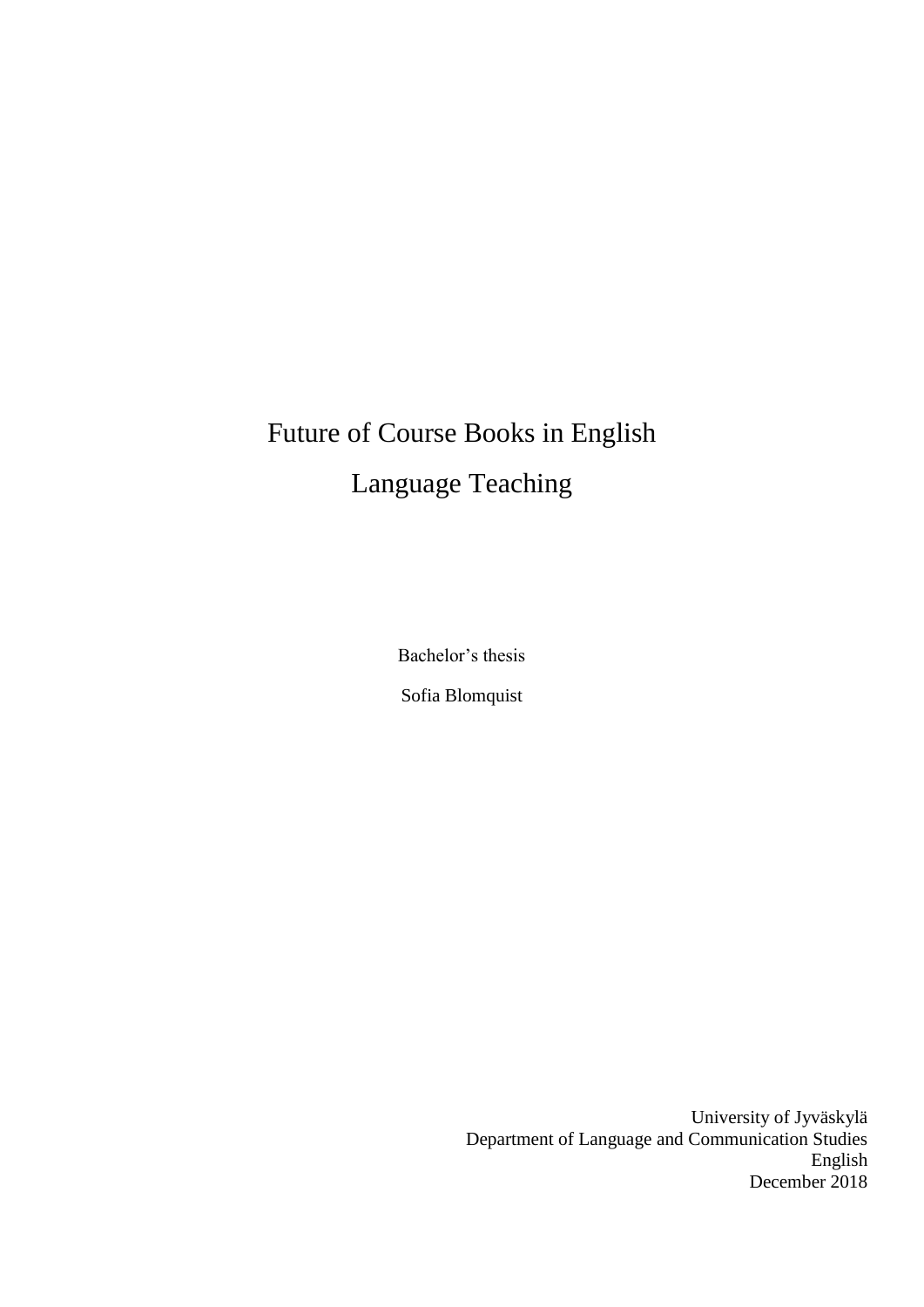## **JYVÄSKYLÄN YLIOPISTO**

| Tiedekunta – Faculty                                                  | $Laitos - Department$               |  |
|-----------------------------------------------------------------------|-------------------------------------|--|
|                                                                       |                                     |  |
| <b>Humanities and Social Sciences</b>                                 | Language and Communication Studies  |  |
|                                                                       |                                     |  |
| Tekijä – Author Sofia Blomquist                                       |                                     |  |
|                                                                       |                                     |  |
| Työn nimi – Title Future of Course Books in English Language Teaching |                                     |  |
|                                                                       |                                     |  |
| Oppiaine – Subject English                                            | Työn laji – Level Bachelor's thesis |  |
|                                                                       |                                     |  |
| Aika – December 2018                                                  | Sivumäärä – Number of pages 22      |  |
|                                                                       |                                     |  |

Tiivistelmä – Abstract

Kielten oppimisessa ja opettamisessa tarjolla oleva opiskelumateriaali on monesti merkittävässä roolissa, koska esimerkiksi oppi- tai kurssikirja tarjoaa selkeät raamit läpikäytäville aiheille ja tehtäville. Kurssikirja on tärkeä työkalu opettajille ja oppimisen väline oppilaille.

Opettajien tyytyväisyyttä englannin oppiaineen oppikirjoja kohtaan on tutkittu aikaisemmin ja tulokset tehdyistä tutkimuksista ovat olleet vaihtelevia. Osa opettajista kokee, että kurssikirjat eivät tarjoa riittävästi vaihtelevaa sisältöä ja tehtäviä, ja toisten opettajien mielestä kurssikirjojen yleinen toteutus kärsii huonosta laadusta. Suurin osa opettajista kuitenkin pitää oppi- ja kurssikirjoista ja niiden sisällöstä, ja kurssikirja koetaan olennaisena osana englannin kielen opettamista.

Tämän opinnäytetyön aihe on englannin kielen kurssikirjat ja niiden tulevaisuus ja tarkemmin se, miten englannin kielen opettajat ja tulevat opettajat näkevät kurssikirjan tulevaisuuden. Tässä opinnäytetyössä toteutetun tutkimuksen tarkoitus oli saada tietoa siitä, kokevatko opettajat kurssikirjan hyödyllisenä ja tarpeellisena osana opetusta etenkin nyt, kun teknologia tarjoaa uusia työkaluja luokkahuoneeseen ja erilaisiin opetustilanteisiin. Tutkimuksessa kysyttiin myös opettajien ja tulevien opettajien mielipiteitä siitä, tuleeko esimerkiksi e-kirja korvaamaan painetun oppikirjan kokonaan.

Tutkimuksessa haastateltiin kasvokkain kahta englannin kielen opettajaa, jotka molemmat ovat työskennelleet opettajina yli 20 vuotta. Opettajien lisäsi kaksi opettajaopiskelijaa vastasivat haastattelukysymyksiin sähköpostin välityksellä ja vastauksia täsmennettiin puhelimitse. Opettajaopiskelijat olivat suorittaneet lyhyen harjoittelun yläkoulussa kevään 2018 aikana.

Tutkimuksessa kaikki vastaajat kokivat, että painettu kurssikirja tulisi säilyttää osana opetus- ja oppimismateriaaleja. Kirjat tarjoavat hyvän kehyksen kursseille ja kurssikirja on oleellinen lähde ja työkalu opettajille. Muita materiaaleja, kuten videoita ja pelejä, voidaan käyttää lisämateriaalina, mutta pääpainopisteen tulisi olla painetussa oppikirjassa.

Asiasanat – Keywords English language, course book, future of course books

Säilytyspaikka – Depository JYX

Muita tietoja – Additional information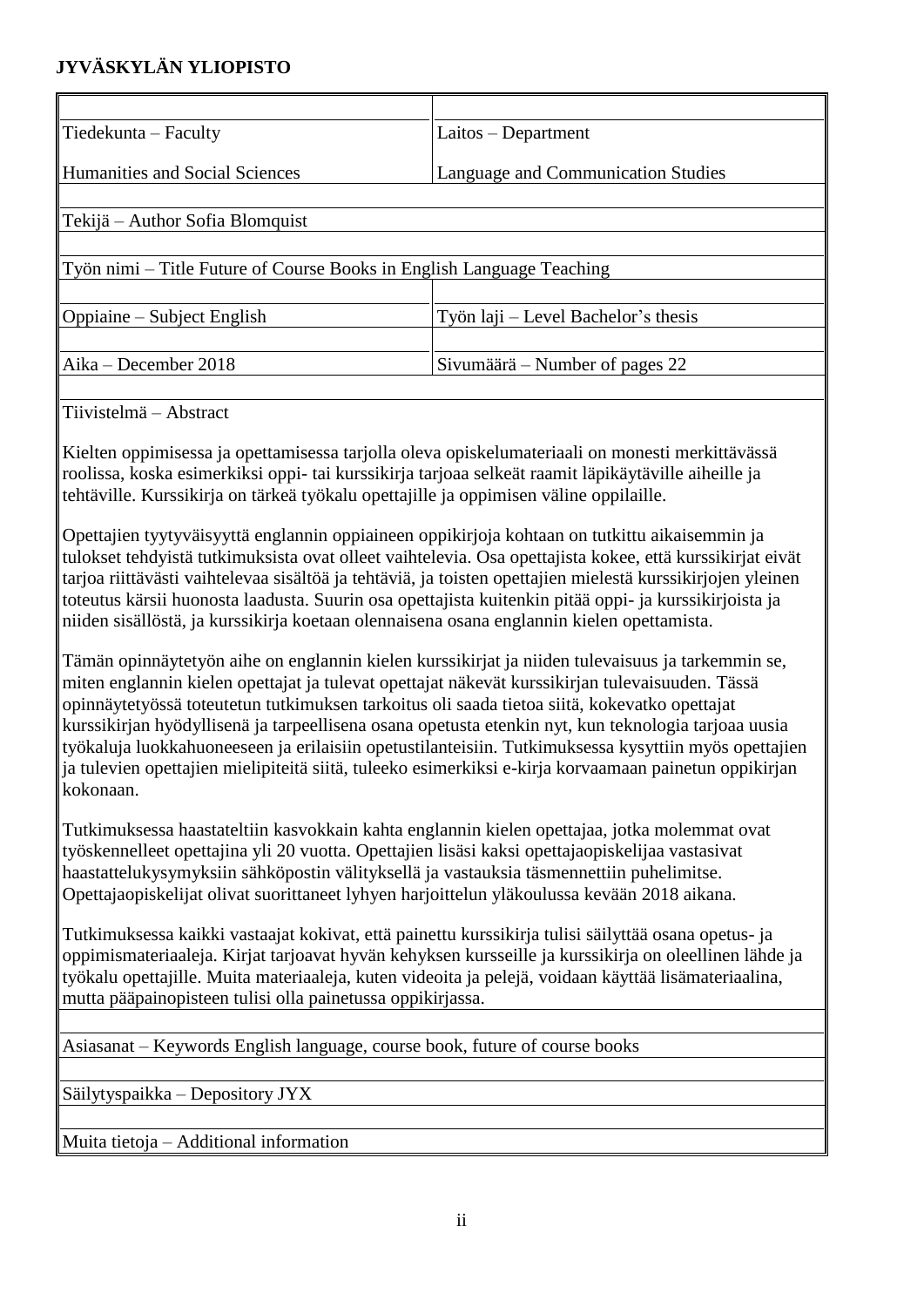## **TABLE OF CONTENTS**

| $\mathbf{1}$   |     |  |
|----------------|-----|--|
| $\overline{2}$ |     |  |
|                | 2.1 |  |
|                | 2.2 |  |
|                | 2.3 |  |
|                | 2.4 |  |
|                | 2.5 |  |
| 3              |     |  |
| $\overline{4}$ |     |  |
| 5              |     |  |
|                | 5.1 |  |
|                | 5.2 |  |
|                | 5.3 |  |
|                | 5.4 |  |
|                | 5.5 |  |
|                | 5.6 |  |
| 6              |     |  |
|                |     |  |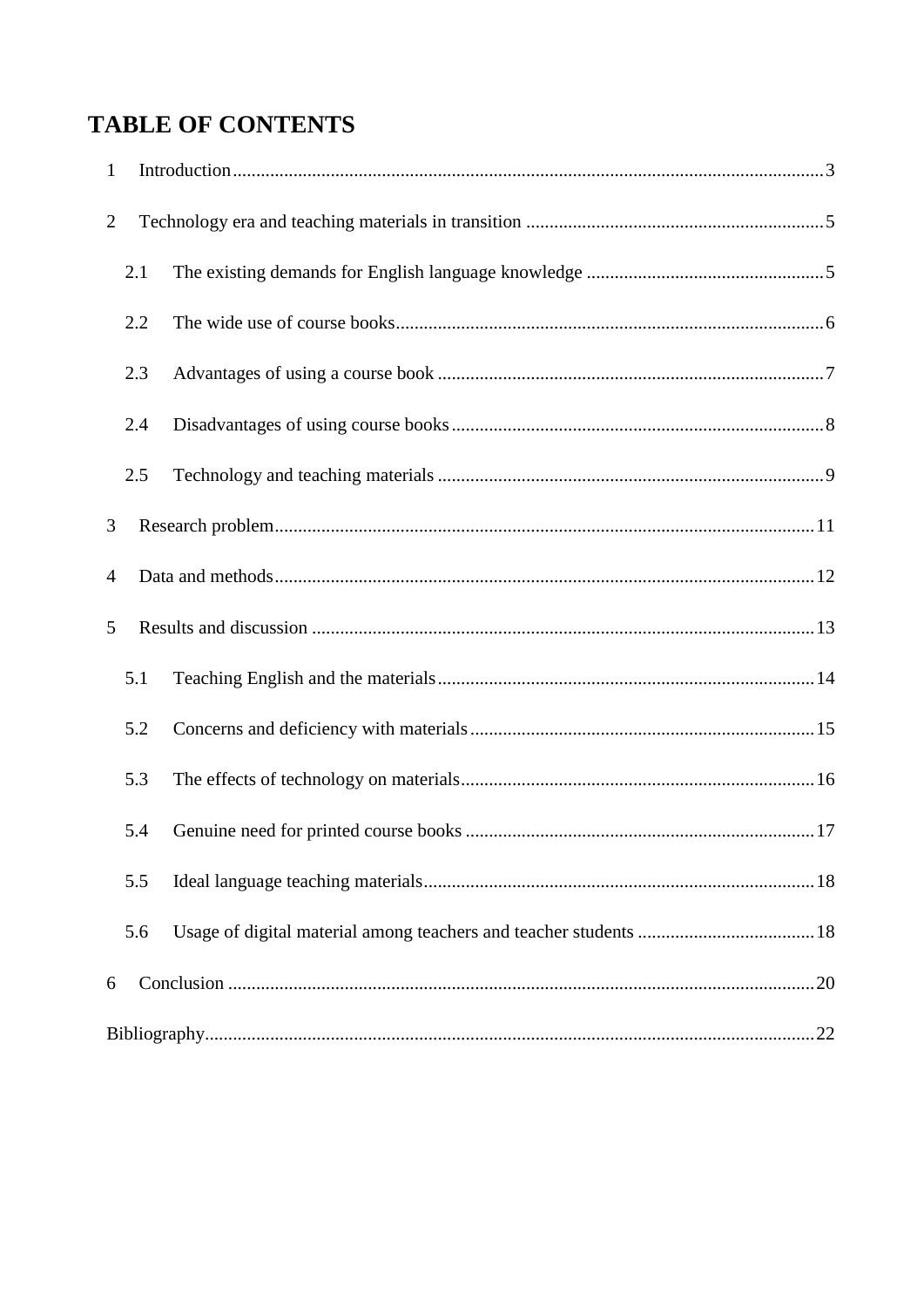## <span id="page-3-0"></span>**1 INTRODUCTION**

Technology has brought a lot of easiness to certain issues concerning teaching and teaching materials. It allows teachers to use a wide variety of diverse sources and build different learning experiences. However, when it comes to for example using articles or other published material from online, the questions concerning their actual usefulness and necessity come to mind. It does not automatically mean that all materials picked from the internet are suitable for learning and teaching purposes. Still, technology is capturing major parts of materials used for language learning and it can be expected that teachers use technology one way or another. However, there is a concern about children and students spending too much time with electronic devices, and if major part of the material for learning and homework is only available online that will only increase the number of hours spent with the electronic devices, such as iPads, computers, and smartphones.

In order to improve the professional know-how, different digital courses are offered to teachers widely. It is important for teachers to know how to use the different technologies and learning platforms. It can be considered even odd if the teacher does not have any technological skills. Also, according to some teachers, there seems to be some type of resistance towards course books from the students. This may be due to the fact that especially in upper secondary schools in Finland, students must buy course books for different courses, and if the usage percentage of the books is low, of course, there is dissatisfaction and people prefer a cheaper choice. Course books are not inexpensive and buying a license for an e-book instead can save a lot of money.

Some teachers consider course books as some sort of a relic from the past and it is old-fashioned to be using one. Still, those who speak for the e-books and wonder the about reasons why teachers do not use more material from the internet, do not necessarily realize how much time and effort it takes to plan and create good material for teaching. However, in a study by Hietala (2015: 50) one teacher pointed out a fact that the technology and the world it has created has caused challenges to course books, and it is a fact that printed course books are not able to keep up with the pace. Of course, there are differences in course books and if course books are well planned, they can offer much-needed support for teaching and they create a framework for the course contents and then it is much easier for the teacher to add other material, such as articles, and videos to support learning. Hence, there are many positive factors when it comes to printed course books and their role in language teaching and learning, but there are also faults which need to be acknowledged.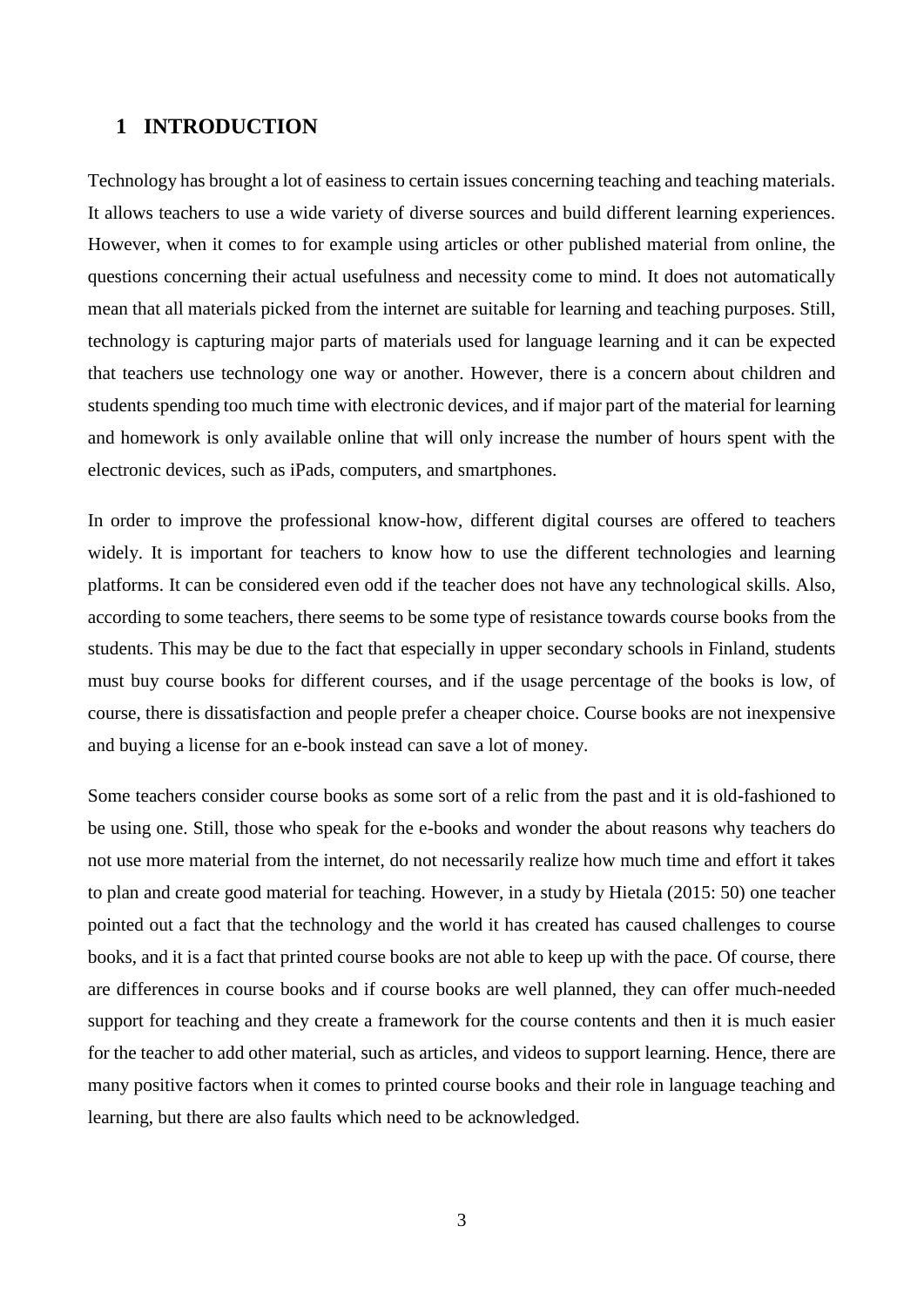In this bachelor's thesis, the feelings and beliefs of English language teachers and English language teacher students about the course book and its future are studied. The changing demands for language learning are creating demands for teachers and teaching, so those issues are being reviewed. Also, the disadvantages and advantages of course books are discussed; what is good about course books and why we should keep them as a part of teaching, and what disadvantages course books have and is there something for example a teacher can do about them.

The research problem is divided into three parts: the main aim and first part is to find out how teachers and teacher students see the future of the printed course book. The secondary aim focuses on finding reasons for using course books and the third aim is to find out how and what possibilities technology could offer to language teaching. Since the study focuses on personal beliefs, interview was chosen as the data collecting method.

The results are divided into different sections: how the respondents feel about teaching English and the materials used in teaching, what issues the respondents feel there are with the materials and how the respondents see the future of course books. In the conclusion, some ideas and suggestions for further studies are presented.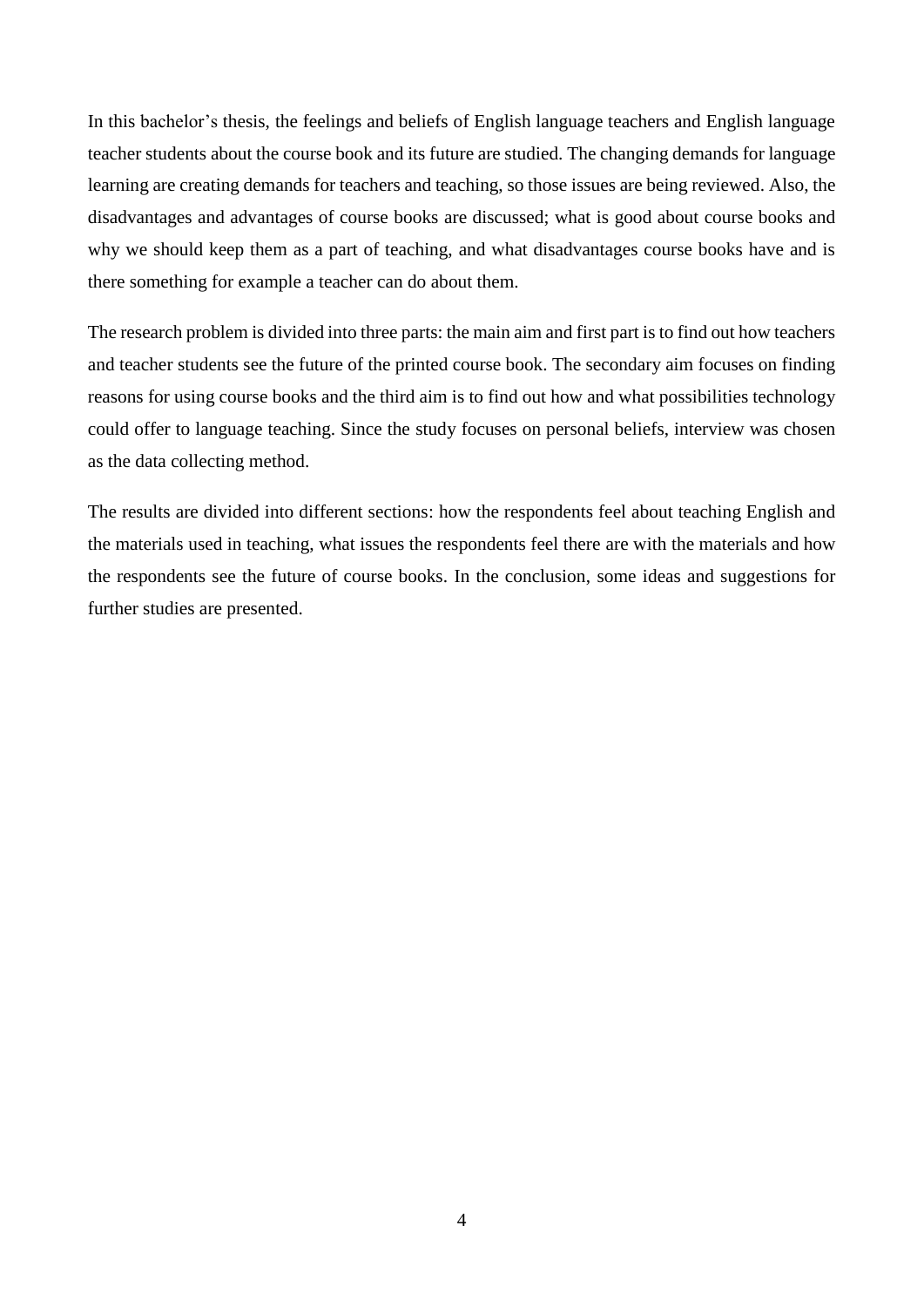## <span id="page-5-0"></span>**2 TECHNOLOGY ERA AND TEACHING MATERIALS IN TRANSITION**

Technology is a part of our every day life and inevitably technology has affected many things, like our social life and the way we get information, but it has also affected teaching and teaching materials. Teachers have switched from using chalkboard to smartboards and students use smartphones during classes when searching information. Technology in enabling and making many things easier in the classrooms, but technology can also have negative effects; using technical devices for example increases time spent on the internet, when in fact the time spent with technological devices should be decreased.

In this section, the theoretical background for the current study is formed. This section discusses briefly the use of course books in Finland specifically, what advantages and disadvantages course books possibly have and how the technology can help with teaching. In addition, English language as a school subject and what the demands for language knowledge are today are discussed.

## <span id="page-5-1"></span>**2.1 The existing demands for English language knowledge**

English language is a very popular subject in schools and in the  $21<sup>st</sup>$  century, it has strengthened its position in education as well as in everyday communication. Tanskanen (2004: 468) states that English language is the most popular language in schools, and it is the only foreign language every student learns during their education in Finland. Tanskanen (2004: 469) also claims that English is a language people want to teach and learn, and the overall skill level in the English language is about to increase compared to other languages, since the status of English language as lingua franca is strong, and the interest towards other languages is decreasing.

In the National Core Curriculum for Upper Secondary Schools (Lukion opetussuunnitelman perusteet, LOPS, 2015: 109-110), there are certain study objectives that the students are expected to meet during their education. The National Core Curriculum for Upper Secondary Schools does not list any specific lists of vocabulary or grammar rules, which the student should know. However, the curriculum mentions internationalization and future study plans quite often, and the emphasis in learning is on the communication skills and being able to function with the target language. To meet those expectations, teaching and teachers have a meaningful role, since the learning needs to be directed so that the desired study objectives are reached.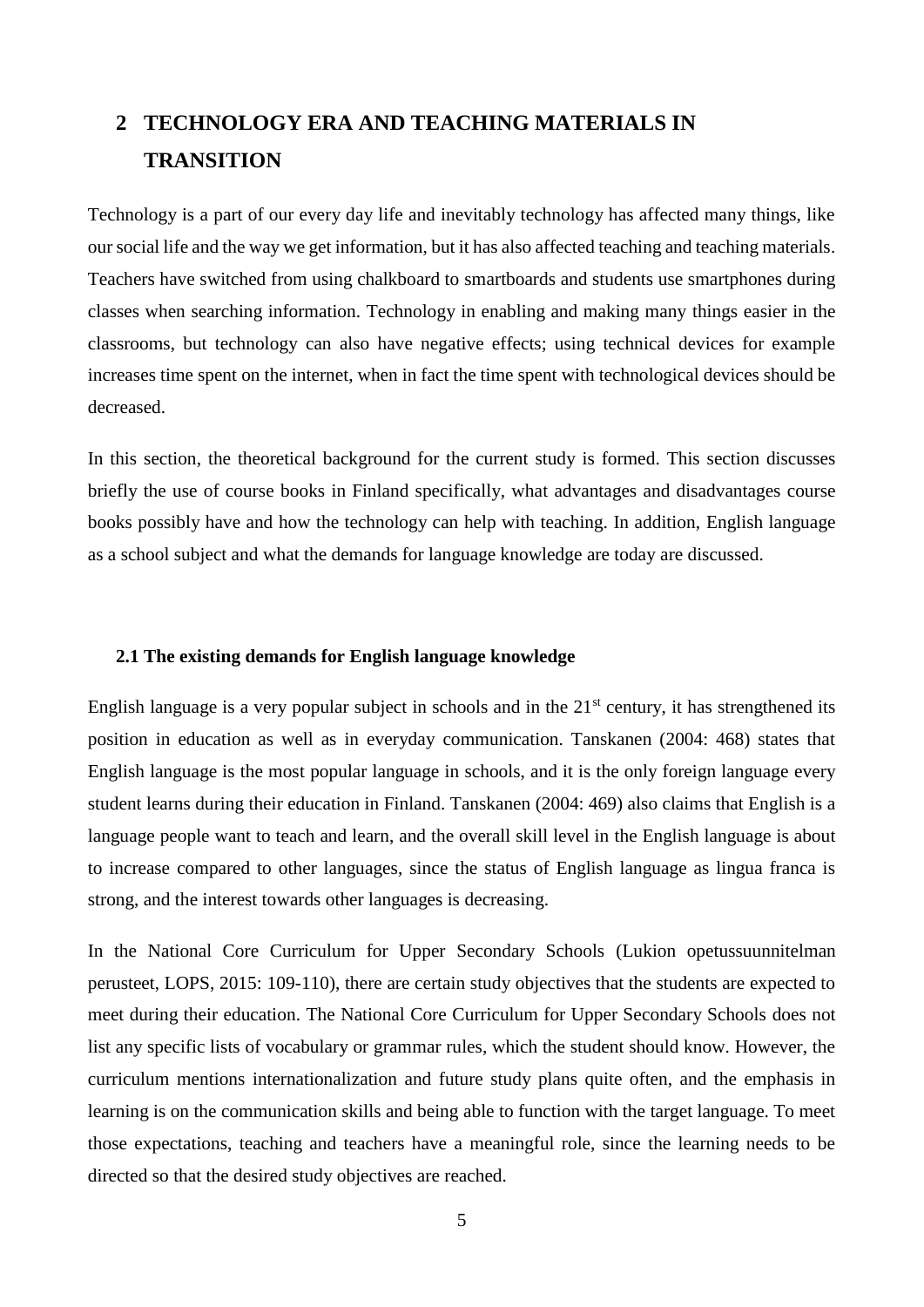According to Tanskanen (2004: 469-470), the overall demands for English language knowledge and skills are changing all the time, and more emphasis is put on the actual capability of being able to speak the target language, not just handling the grammar rules of the language. Learning the language is not limited to the classroom, and teachers should know and be aware of the trends that affect teaching and language learning. Today, for example playing video games and the expanded use of social media are increasing the students' language skills, so it is important that teaching can answer to the changing needs in education and language learning.

### <span id="page-6-0"></span>**2.2 The wide use of course books**

In Finland, using a course book in upper secondary schools is normal and standardized practice, in fact, Luukka et al. (2008: 94-95) state that according to a questionnaire carried out to English language teachers in Finland, 98% of all participants said that they use course books often in their class. The same number of teachers valued course books and course books or exercise books as their most important teaching material. The dominance of a course book is clear, and according to the study other text sources, such as fiction, newspapers, or texts chosen by the students were used very rarely or never in the classroom.

As Thomas and Schmidt (2011) state in their article, course books are designed to help to learn, and teaching, but the value of a course book depends on how intelligently it is used. This is where the teacher's role is emphasized; a good teacher can use the content wisely to meet the requirements of the group and the study objectives, but an inexperienced teacher might not see what is relevant, and what is not. Course books have many good qualities, such as their time-saving feature, and they help to organize the classes, but if course books are the only source used in teaching, there is a chance that teaching will be inadequate and short-sighted.

Course books have a robust basis in a classroom and as teaching material. According to Christenbury and Kelly (1994: 78) in a small survey for teachers, teachers felt that course books are good to use, because they are convenient, and they provide much for the teacher in the classroom. However, it was also commented that teachers should not rely blindly to course book, since "a real teacher has something to teach" (1994: 78). The dissatisfaction towards course books came up and some teacher commented that course books are allowing teachers to choose what to teach and that the literature and texts can be bland, and they are not aimed for the students, who are supposed to learn something from them.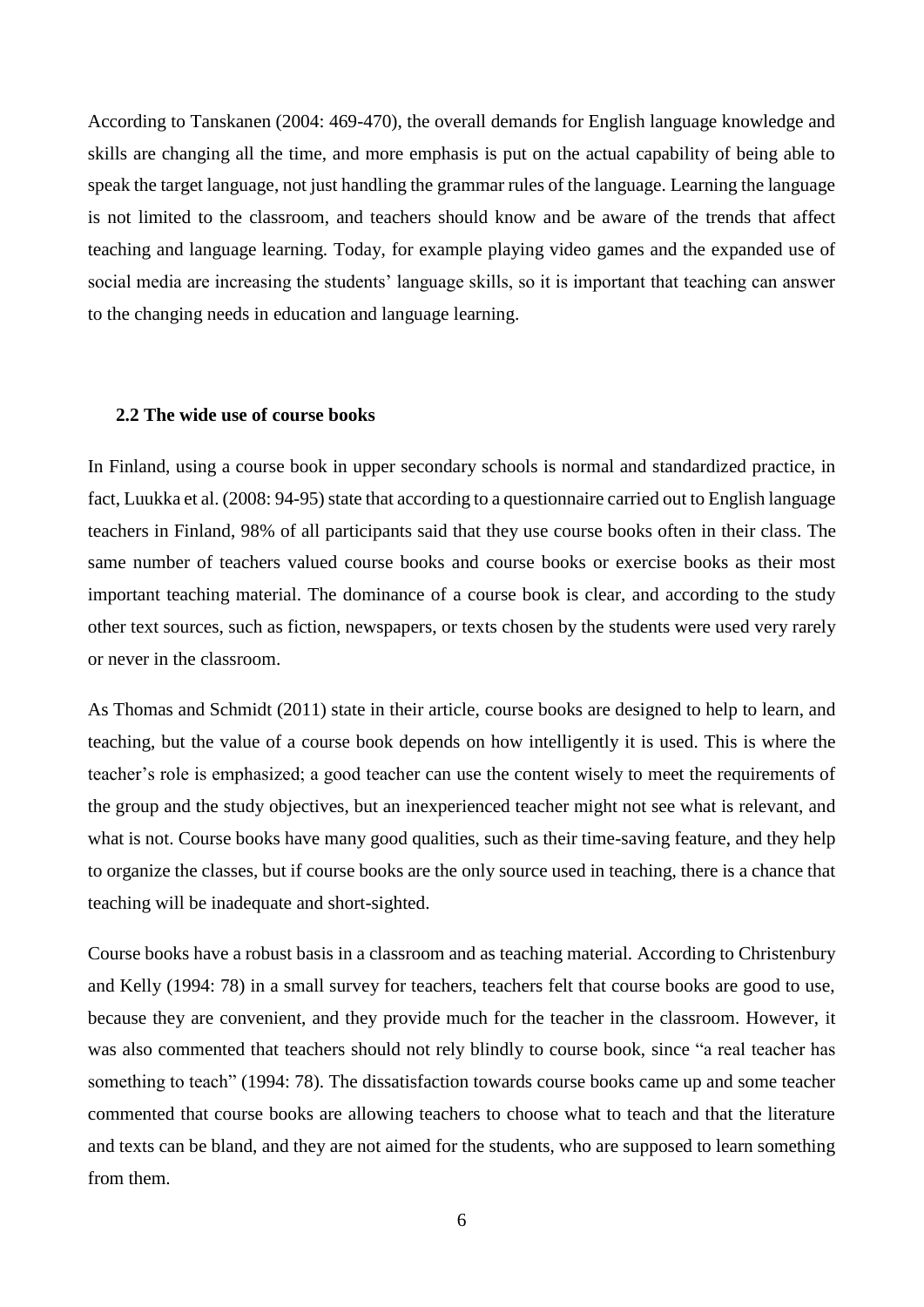Hietala also studied English language teachers' satisfaction with the current course books. In Hietala's study (2015: 50) one participant stated that the course books have not been able to keep up with the pace and transformation that the electronic world has created. The same participant also stated that it is not enough if the printed course books are turned into electronic context; the exercises need to be transformed as well. However, the overall satisfaction towards course books was good. According to Hietala's study (2015: 64), 76 participants out of a total 131 gave EFL course books an 8, on a scale from 4 to 10. In total 35 participants gave a 9 or a 10. So, there is a clear satisfaction towards course books among the English language teachers, but still, 20 out of the 131 participants gave a 6 or a 7 as the grade.

In Finland, there are two major publishers, Sanoma Pro and Otava who provide teaching materials, like the printed books for English teachers. Most of their learning material is traditionally printed material and the publisher aims to produce such materials that are wanted by the customers, in this case, the schools and the teachers. Otava, for example, has course book bound materials aimed for teachers, such as electronic materials, including ready-made vocabulary tests and extra activities, like games.

Creating a course book takes time and Otava for example, has its own experts in their field and experienced teachers planning and writing the course books. These experts and teachers know the hands-on needs and challenges of schoolwork and are therefore much-needed workforce to work on the materials, so that there will be good and qualified material for students. Otava is also searching for innovative ideas and enthusiastic writers to work on learning materials, so it is possible for example for teachers to share their own ideas with the publisher.

## <span id="page-7-0"></span>**2.3 Advantages of using a course book**

There are benefits to using course books. Richards (2017: 1-2) states that course books provide structure and curriculum for a study program. Course books create a certain core for the classes or the course and having a certain structure for the course is helpful for the students. Course books also help to standardize instructions, since the use of the same course book in different classes makes it possible that each student will be receiving the same content and can be tested in the same way. Course books are usually tested and tried many times before publishing, so using a printed textbook will maintain quality in teaching. Course books also provide various learning resources, such as CDs, videos, and guides.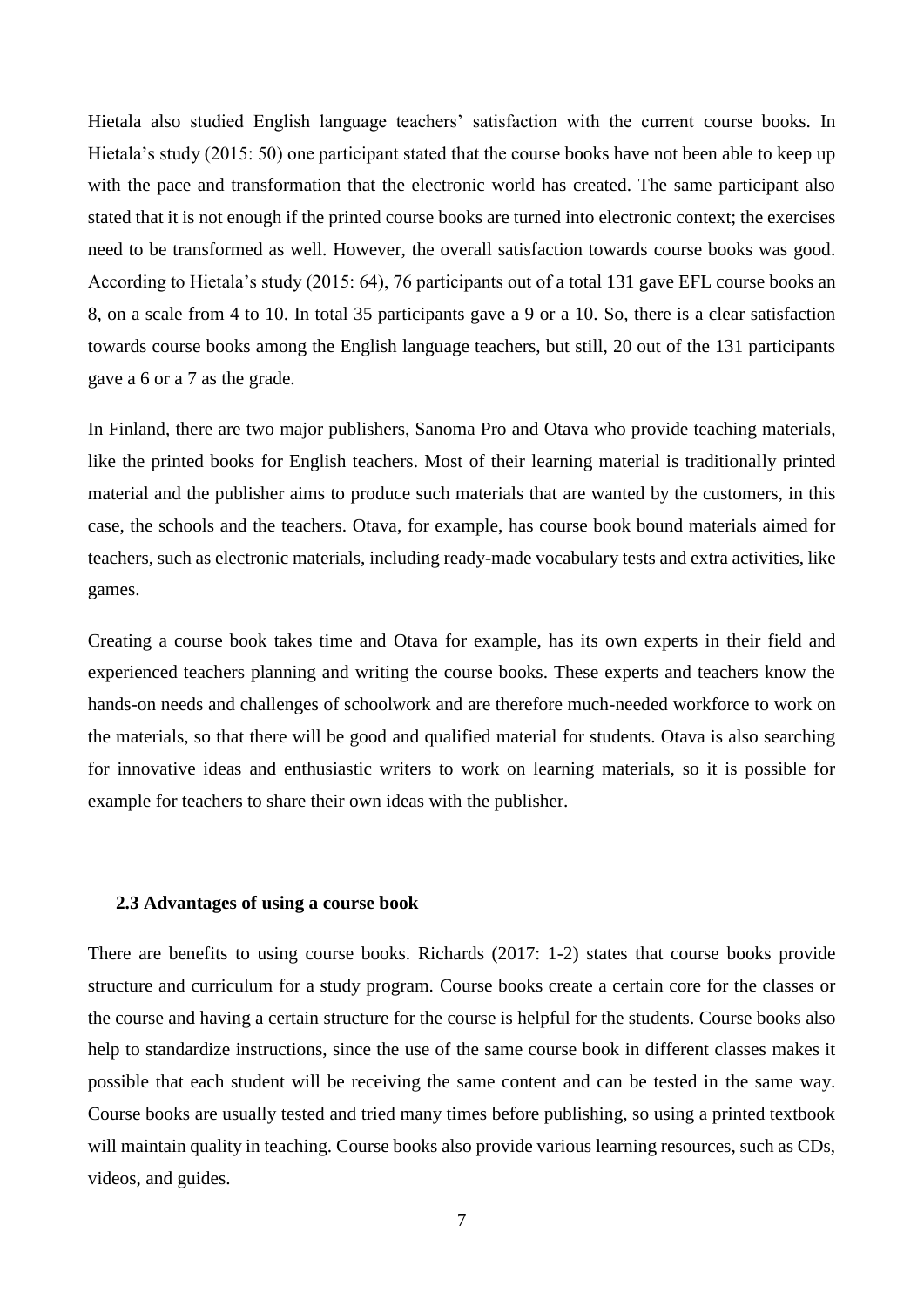Richards (2015: 1-2) also argues that time is usually an issue for teachers; there is no extra time. By using course books, teachers save time compared to searching possible and good material from elsewhere. In turn, saving time enables them to focus on teaching and use more time on helping students. Course books are also used in native language learning, but in foreign language teaching the used course books can provide support and security for teachers who do not speak English as their first language. Richards (2015: 1-2) also states that course books can work as a trainer, especially for new teachers or for teachers with less experience. In addition, printed course books are usually visually appealing, so they are attractive to both teachers and students.

Also, Christenbury and Kelly (1994: 77) state that a course book offers convenience for teachers and students, since a course book can organize, categorize, and specify issues. Course books can function as a mini-encyclopedia and are easy to use since a simple course book offers all in one place. A course book can also give positive control over the class, so the teacher is more likely to feel more secure and certain in the classroom, and with their teaching.

In addition to Hietala's study, teachers' perspectives on the role of course books in English language learning and teaching in Finland have been studied by Vanha. Vanha (2017) found out in her study that one advantage that stood out, was the fact that course books save time and effort. Also, one participant in Vanha's study (2017: 26) stated that everything was based on the course book from as early as the teacher training period. Another participant stated that the role of the course book is not really questioned since it has such a dominant role from so early on.

#### <span id="page-8-0"></span>**2.4 Disadvantages of using course books**

According to Richards (2015: 2), there are some disadvantages with course books; they do not necessarily reflect students' needs, and they may find some content difficult to understand, or the relevance of the topics handled in the textbooks, or the content may give them a distorted picture of the world or a culture, or other similar topics. Richards (2015: 2) also argues that the use of course book as the primary source will minimize the teacher's role in the classroom. The teacher's role is to teach and help, not just show the next task or a chapter from a book. Inauthentic language in course books, which Richardson refers to is not representative of real language use and therefore it can be confusing to the students. Course books may also have distorted content, since they many times present the world as a utopia, hence, they fail to represent the real world with genuine issues.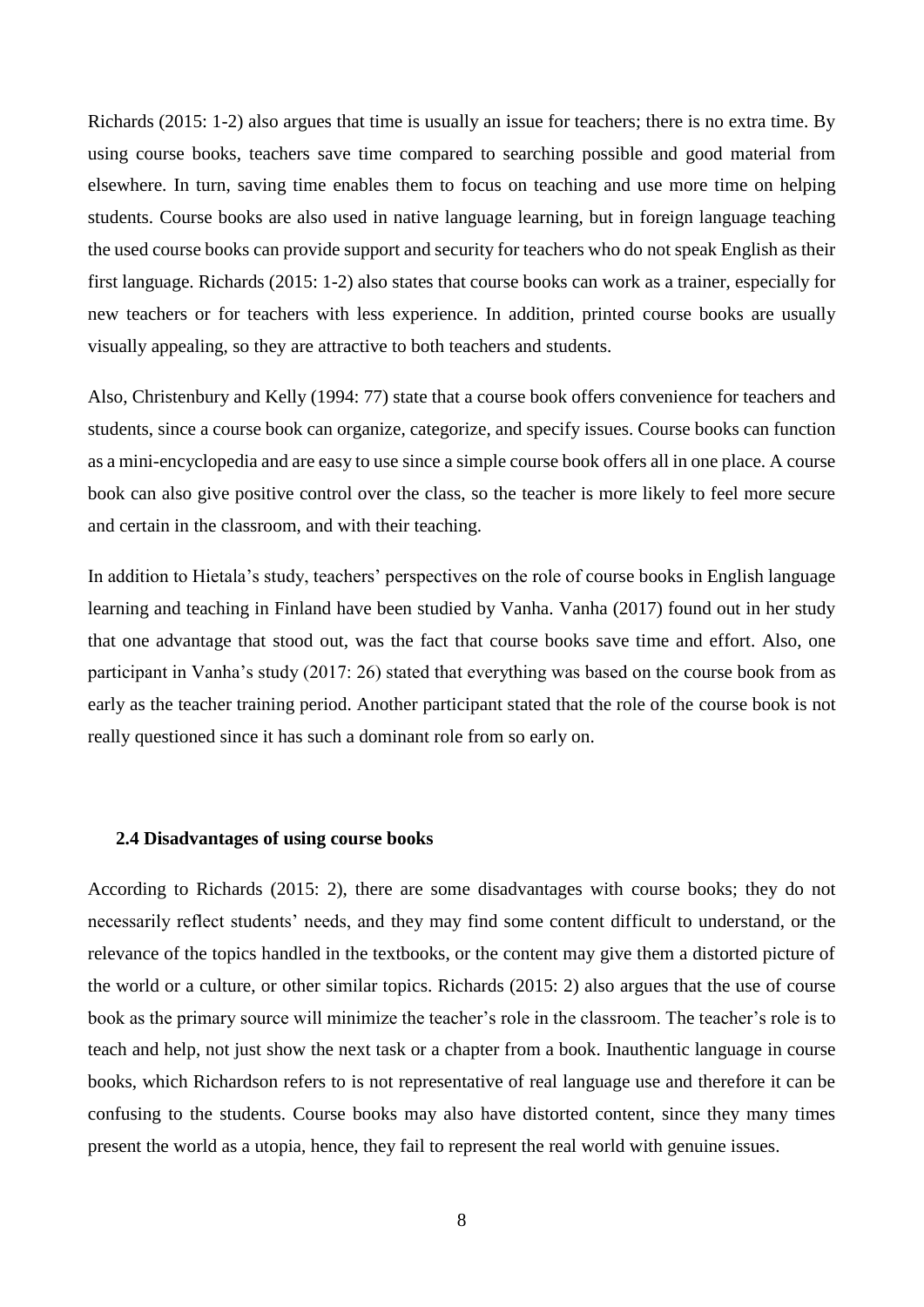It is not assumed that course books are of mediocre or inferior quality, but like Ansary and Babaii (2002) state, no course book is perfect. It is not possible to create course books that would serve everyone, but writers of course books should keep in mind the audience, the students. According to Thomas and Schmidt (2011), the problem with the course books is not only their content but the order how the curriculum is followed. Materials begin to dominate curriculum decisions when teachers use course books, and that is not always a good thing, since then, for example, the order can be confusing for students. As stated before, searching and creating new learning material is again time-consuming and quite an excessive demand for teachers to do deeper research about the materials provided for them to use in teaching.

Money is an issue when it comes to buying expensive materials, but when the course books are being produced in massive quantities they are usually relatively cheap. However, it was discovered in Hietala's study (2015: 50) that at least one teacher gave up on using course books since the book's high price did not correspond with the content. If the course books are required study materials, as they are now in Finland, and the students are supposed to buy expensive course books in order to accomplish their studies and learn something, it seems extraordinary that some teachers choose not to use the course books, because their content is not sufficient.

## <span id="page-9-0"></span>**2.5 Technology and teaching materials**

The seizing of technology has enabled new methods and materials for language teaching. The change has also challenged the older standards in language teaching. Different smart devices, such as tablets and smartphones are wading their way into the classroom and replacing the physical textbook and course book. According to Tomlinson (2011: 304), it is also a current need for teachers to be able to adapt the materials. Teachers also need to adapt the materials because of the localized learning needs. English language teachers have access to a large amount of different and authentic materials, and applications online. There is also a lot of material aimed directly for teaching (Tanskanen, 2004: 470).

The various possibilities of technology and the internet are inevitably challenging the traditional course book. Varied materials, like printed books, are outdated quickly, but online sources can be updated daily, or even hourly if needed. As Tomlinson (2011: 304-305) states, if there is a printed course book used in the classroom, but the information is insufficient, the teacher can supplement the information in many ways and make the information more relevant and adequate for the students. As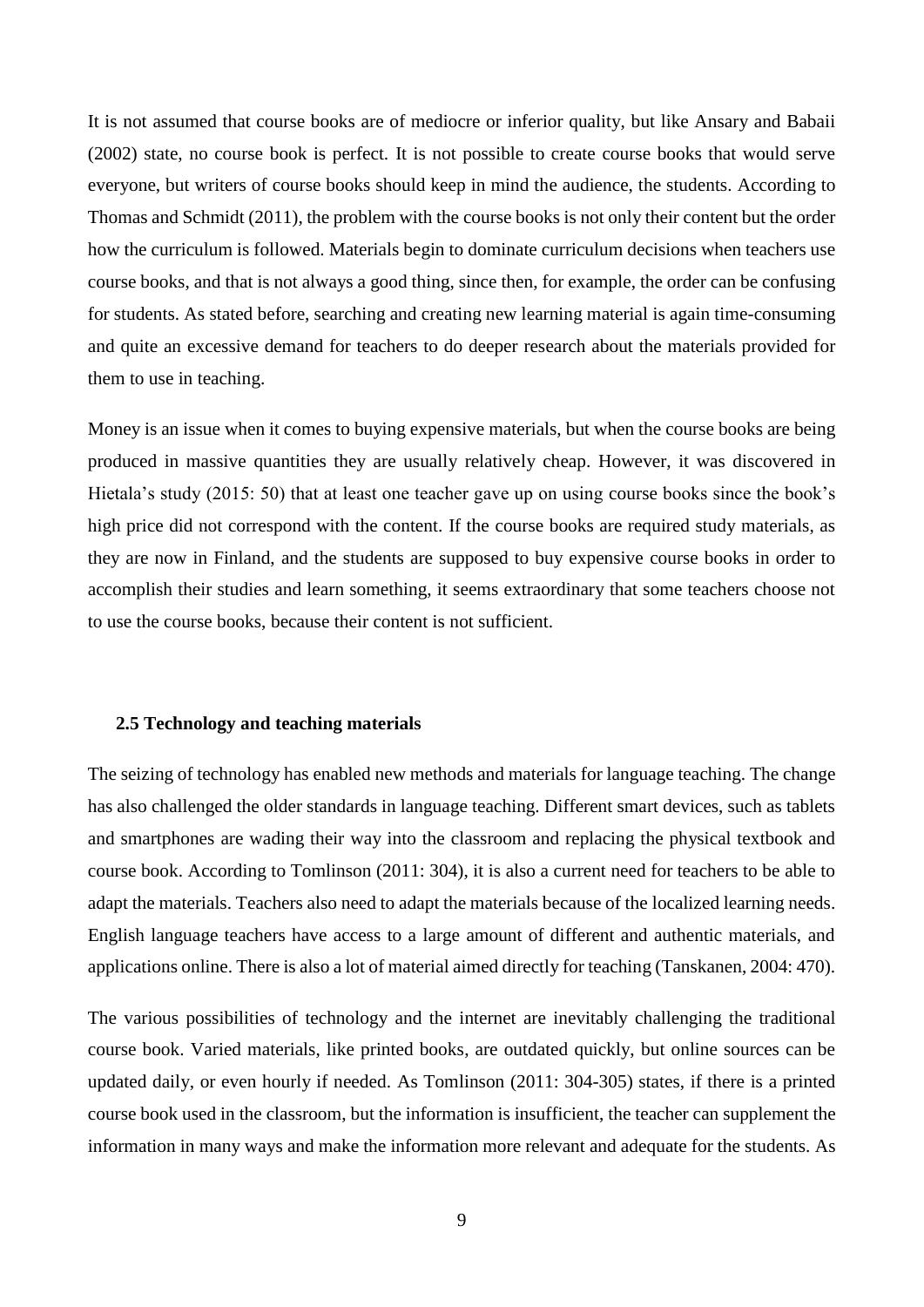stated before, the printed information goes out of date quickly, but with the help of the internet, some issues and outdated information in the material can be updated by adding recent material.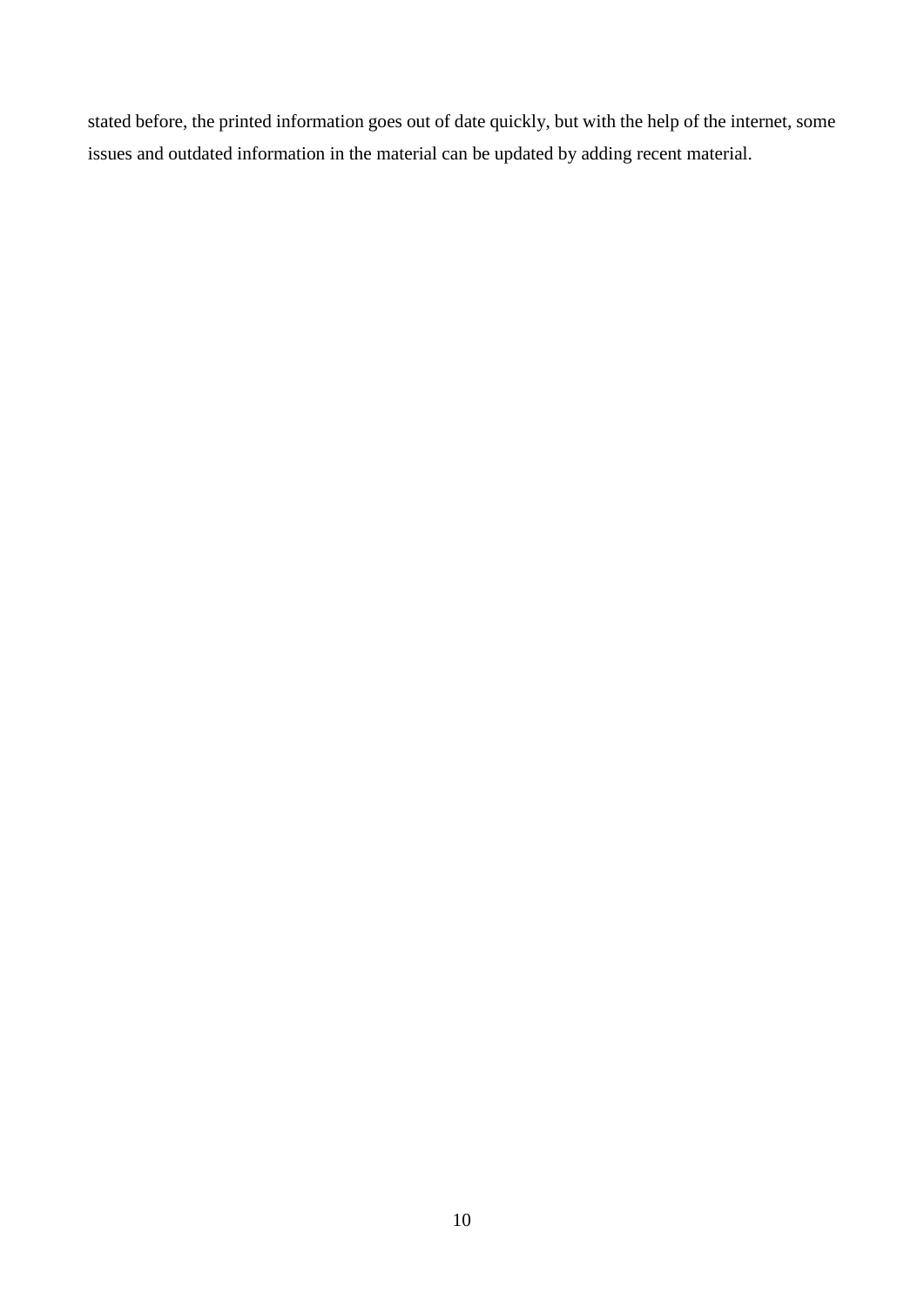## <span id="page-11-0"></span>**3 RESEARCH PROBLEM**

Keeping a printed course book as a part of teaching material can be an obvious choice for some teachers, and there are many positive factors, for example they are efficient, and they save teachers' time. But as it has become clear, there are some issues with the printed course book. To name a few, the content is not necessarily adequate for the students and the content is quickly outdated, and course books are also quite expensive. Teachers' satisfaction towards textbooks has been studied, and some results indicate that there are a lot of positive factors when using course books, but the results have also revealed some grievances.

The aim of the current study is to see how the English teachers and future English teachers in Finland feel about the future of the printed course books. The digital age and technology have enabled access to varied materials and the future of the printed course book raises questions. The aim of this study is to see how the teachers and future teachers in Finland feel and see the future of the course book and whether they think the printed course book should be kept as a part of teaching materials.

The research questions are:

- 1. How is the future of the printed course book seen by the teachers and the teacher students?
- 2. What are the positive aspects of course books and how can they encourage teachers to use course books more in teaching?
- 3. How have the digital changes in materials influenced teaching and the materials used, for example, what benefits and possibilities can technology offer?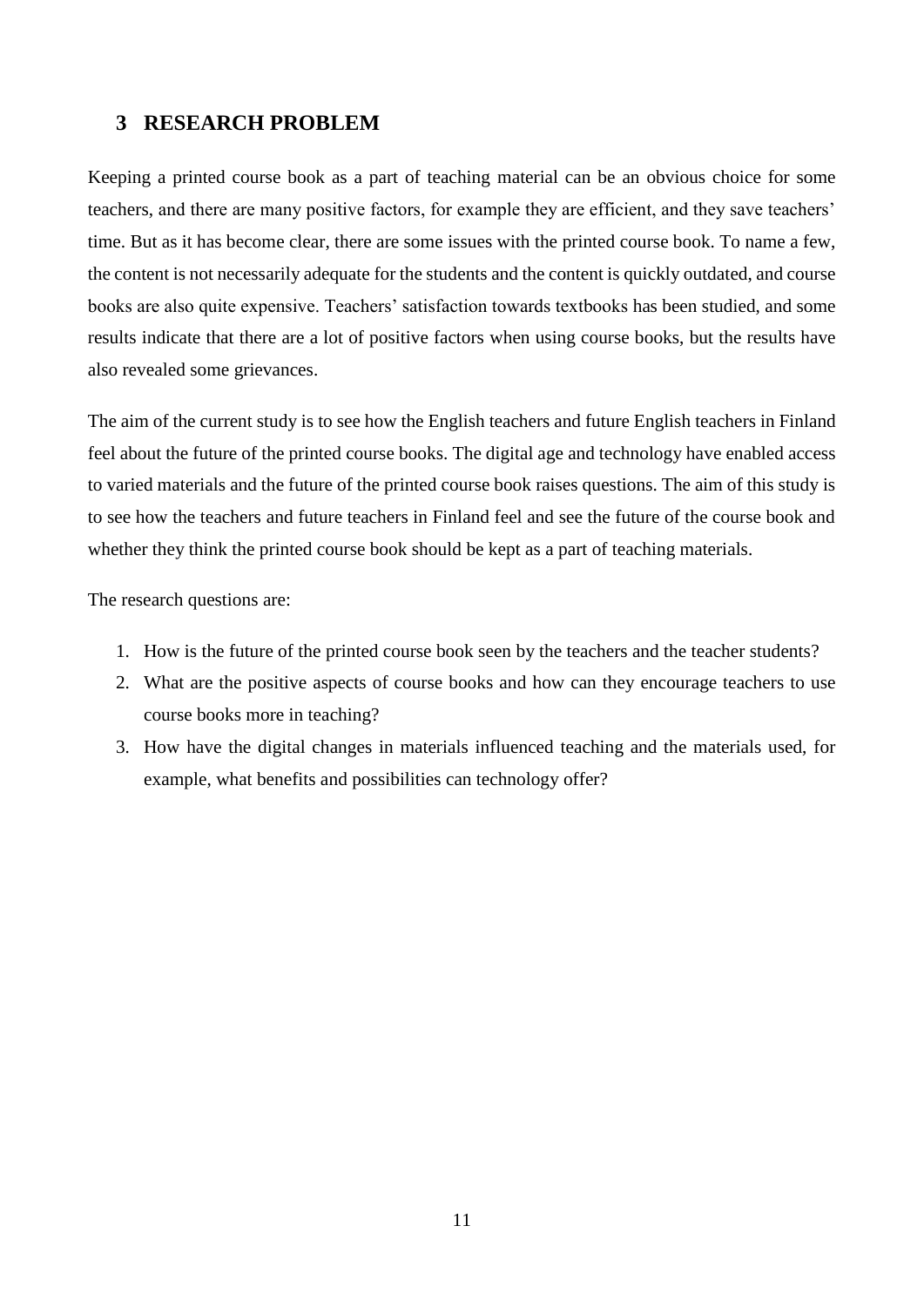## <span id="page-12-0"></span>**4 DATA AND METHODS**

In this study, two English language teachers from upper secondary schools in central Finland were interviewed personally about their feelings and beliefs regarding course books and the future of the course books as teaching materials. In addition, two English teacher students, who had done their short teaching practice during the spring of 2018 answered to an email interview about their feelings and beliefs of the usage and the future of a course book.

Personal interview for the teachers and email interview for teacher students were chosen as the data collecting methods since this study is about personal beliefs and feelings about the course book and its future. With interviews that were held personally, the teachers were able to share their ideas and thoughts more freely. Questions that were asked from teachers included information about what materials teachers use in teaching, and have they used other material instead of the course book. More specific questions concerning the course book were for example what benefits teachers felt that the course books provide and are there any disadvantages with course books. One question that raised thoughts and discussion was that how teachers see the future of the course book and what is the role of a printed course book in teaching materials in the future.

The focus was with the teachers' perceptions about the future of course books, but teacher students' points of views were also considered important. A questionnaire was sent via email to the teacher students, and the questions were modified to be more suitable for them, but major part of the questions were the same.

In order to have reliability for the study, different actions were carried out concerning the data collecting method. The aim, while designing the method and questions for the interview, was to avoid predictable answers, and to create an interview which would give consistent answers despite the time and different data collecting methods used.

The method to analyze the collected data in this study is qualitative content analysis. The collected content was being reviewed for example by looking for similarities, such as same answers from teachers and teacher students. The point of view of this study is the course book's future and the course book's environment. The aim is to figure out what will possibly happen to the use of course book in the future; will is be replaced by e-book and other electronic content. Another aim is to find out how the course book links to its environment, in other words how the course book is used in the classroom by the teacher and has the technology and the so-called digital-age changed the course book's status, or will it change it.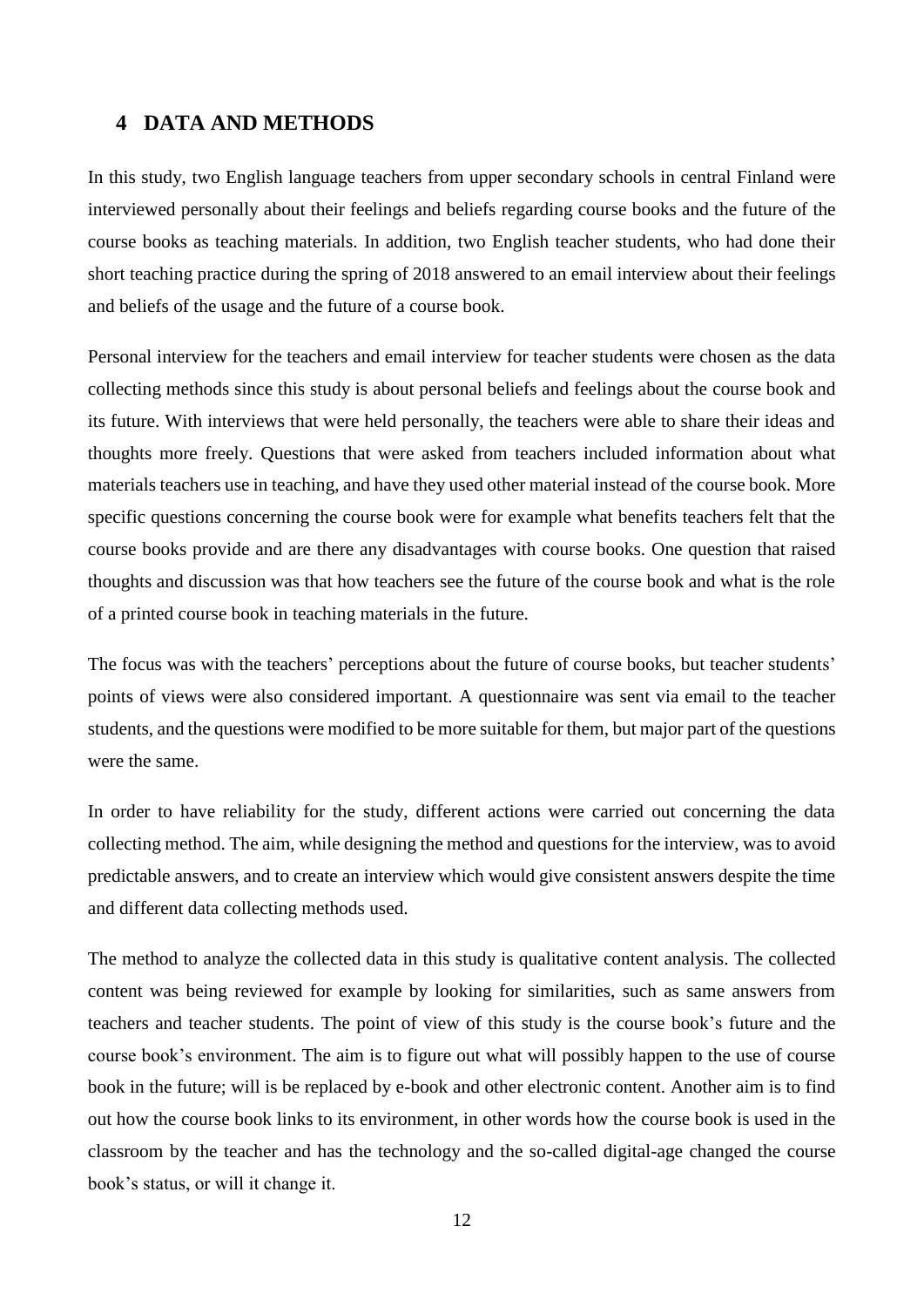## <span id="page-13-0"></span>**5 RESULTS AND DISCUSSION**

Based on the results from the study it can be said that teachers and teacher students would like to keep printed course books as a part of teaching materials. However, technology and the possible replacement of printed course books by e-books are raising questions about the future and future teaching materials. In this study it was clear that teachers feel highly affectionate of course books, because they are a good tool and a source for students as well as for teachers, and they usually provide good texts and well-thought-out exercises. Offering a chance for students to choose whether they want to purchase the printed course book or buy the license for the course material would seem like a satisfactory course of action for everyone, but it seems that there is more preference towards electronic materials.

Especially in Finland, it seems that there are two sides when talking about the future of course books. On one side there are people and teachers who talk about the disadvantages and deficiencies of course books; how the course book includes outdated information, how the course books are old-fashioned, and how they do not meet the students' needs. On the other side, however, there are language teachers and many other people who think that the change from a printed course book to an e-book is a bad thing, and how it creates different problems, for example with slower learners and students who suffer from learning disabilities. Also, making notes becomes more difficult if students are using e-books, and then again, even though course books are quite expensive, if students want to use e-books instead, it is possible that they have to buy a laptop or a tablet in order to have access to e-books.

The question about a course book and its usefulness in classroom and teaching, might seem easy, but as the present study shows, the question is not that easy to answer. If printed course books will be a part of teaching materials in the future, it creates a certain demand for those who create and produce the content for course books. The texts for example need to be suitable and interesting for students and the tasks and exercises need to be well-planned.

Below is a list of the participants including the codes used to refer to them later in the text:

- T1 Teacher in an upper secondary school, has been teaching for over 20 years, done also research
- T2 Teacher in an upper secondary school, has been teaching for over 20 years
- S3 Teacher student, has done the first training of teacher studies
- S4 Teacher student, has done the first training of teacher studies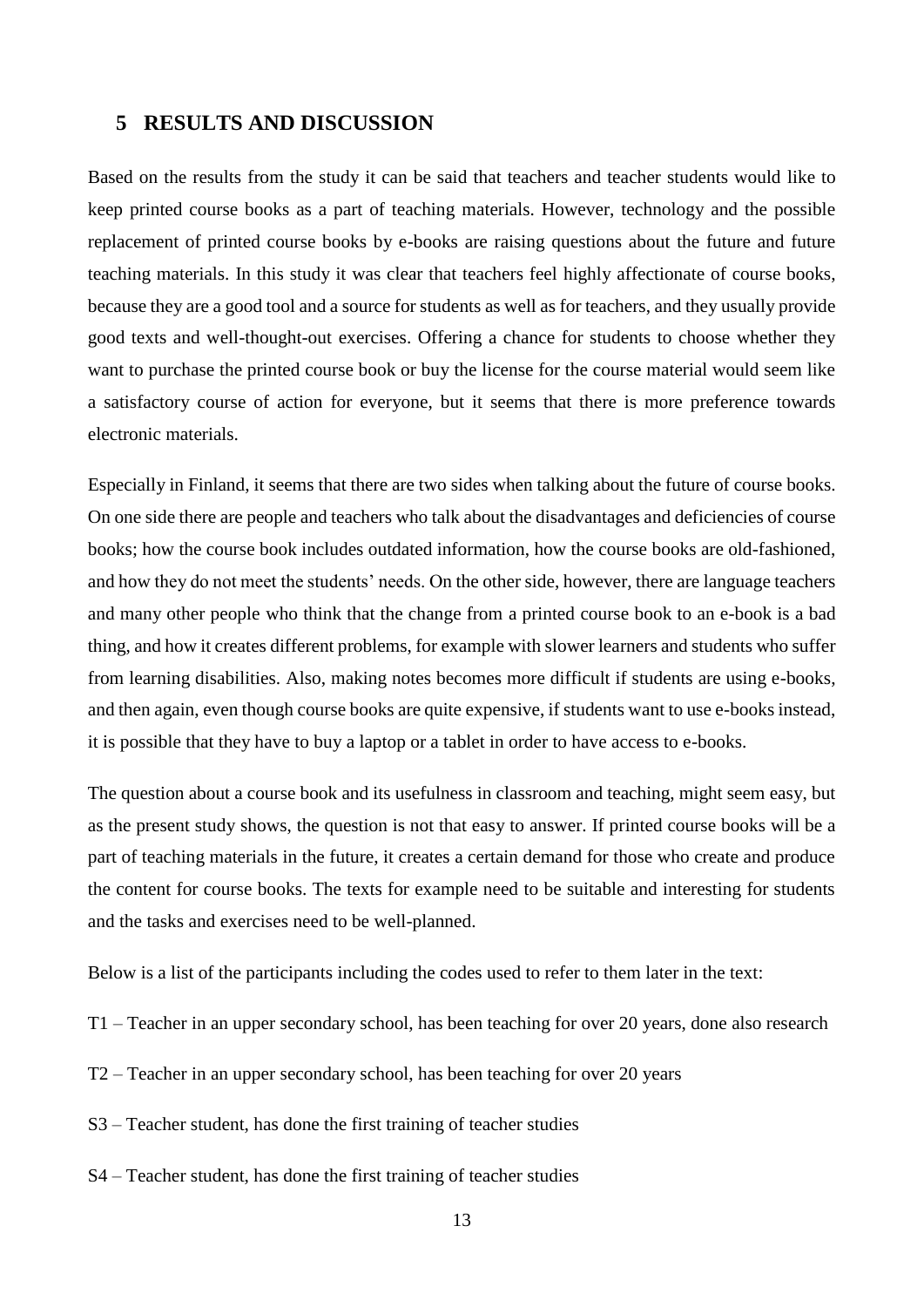As the previous studies by Vanha and Hietala show, the overall teachers' satisfaction towards course books in quite good and teachers want to keep printed course books as part of their teaching. All the participants in this study felt strongly that a printed course book is an important tool for teachers, and all participants would want to keep it as a part of teaching, but as both teachers pointed out, it seems that we are giving up on printed books and heading towards e-books.

#### <span id="page-14-0"></span>**5.1 Teaching English and the materials**

The two teachers felt that the books they used were good, and they trusted the books to be good since there are experts and experienced teachers carefully planning the contents of the course books. Both teacher respondents felt that course books give a good framework for a course, and it is easy to follow for both; the teachers and the students. The books were considered a reliable source since there is so much to choose from, hence a teacher has a chance to decide which exercises are good and suitable for classes. T1 also described the course book as resource package for teachers and that it should be used more, since there are often extra activities and other similar content that can be missed, if teachers do not familiarize themselves with the course books and their contents.

The teacher students also mentioned using books while doing their practice. They used the books because there were good exercises and vocabulary included. The student respondents felt that the books have proper texts and the difficulty level was suitable for the class and they felt that the book is clear and a useful tool for learning. The books were considered to be good, since they are designed for a specific age group in mind, and with a book, it is very easy to refer to a certain topic again later.

Teachers, as well as the teacher students, use a lot of other material in addition to traditional course books, such as articles, videos, music, games, and quizzes. There can also be several types of extra activities, or guest lectures, like T2 mentioned. Respondents S3 and S4 mentioned that they used different kinds of handouts, some self-made, some retrieved from online sources. They also used apps, like Kahoot! and Quizzlet. S3 and S4 also mentioned using board games and movies, and S3 mentioned that if the task needed it, the students used the internet and social media as a source for the task.

T1 pointed out that what influences the decision on what materials to use during class and in teaching are the topics appointed by the national curriculum, time available and the student group. For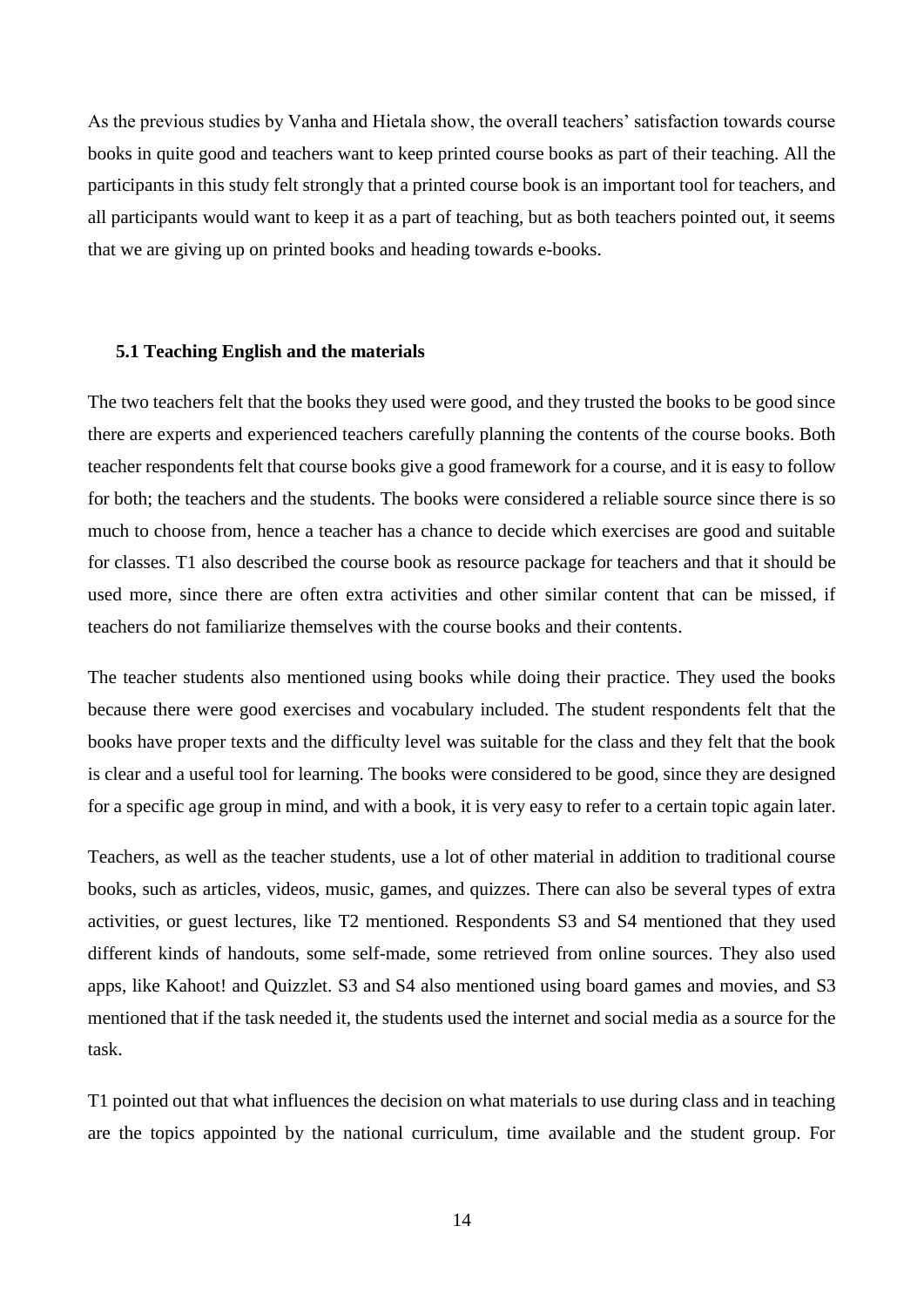example, there is a difference between the available time for different courses. The more time the teacher has with the topic, the more freely the teacher can plan the classes and use varied materials.

The basic idea that T1 has was that the book is a resource and that a good combination is to use a little bit of this and a little bit of that, and then possibly add something extra. Since the students are quite used to having different types of lessons, there are no "ordinary lessons." But keeping up the interest may sometimes require doing something different. What needs to be taken into consideration is the fact that for example some grammatical issues cannot be taught just orally; the students need to see the grammatical rules.

However, since technology is still quite new, and e-books have been available for a short period of time, it is possible that if this study would have been performed ten or twenty years ago, the answers would have been very different. Also, since the nature of this study and the results depend largely on the current situation, if this study would be performed after ten of twenty years, it is possible that the questions would not be relevant any more.

## <span id="page-15-0"></span>**5.2 Concerns and deficiency with materials**

One issue that T1 mentioned was that many people do not think how much time and money it takes to make a book from scratch. If there are authentic texts, those texts need permission to be published, and it can take a lot of time, even months in some cases to get the copyrights. Copyrights also cost a lot, so the book-making process is not cheap. In course books produced by the publishers the materials are carefully selected, and therefore they are reliable and good quality. T1 also said that it would be even a little naïve to think that books would not be needed. Of course, in oral skills courses the books are not relevant, but when there are basic grammatical issues and texts to be handled, the books are in order.

T1 said that people tend to talk about how easy it is to get material from the internet, and how teachers could easily skip the course book and just use for example online sources for texts. In a way that is true, but there are a lot of things that people do not think about, such as copyrights, and the fact that searching good and proper material for the students can be very time-consuming. T1 and T2 brought up the fact that teachers use hours to prepare classes, and when there is a good course book in use, it helps a lot and creates a good skeleton for the whole course. However, S3 and S4 felt that the topics can be outdated and that the books provide little to the students' own interests.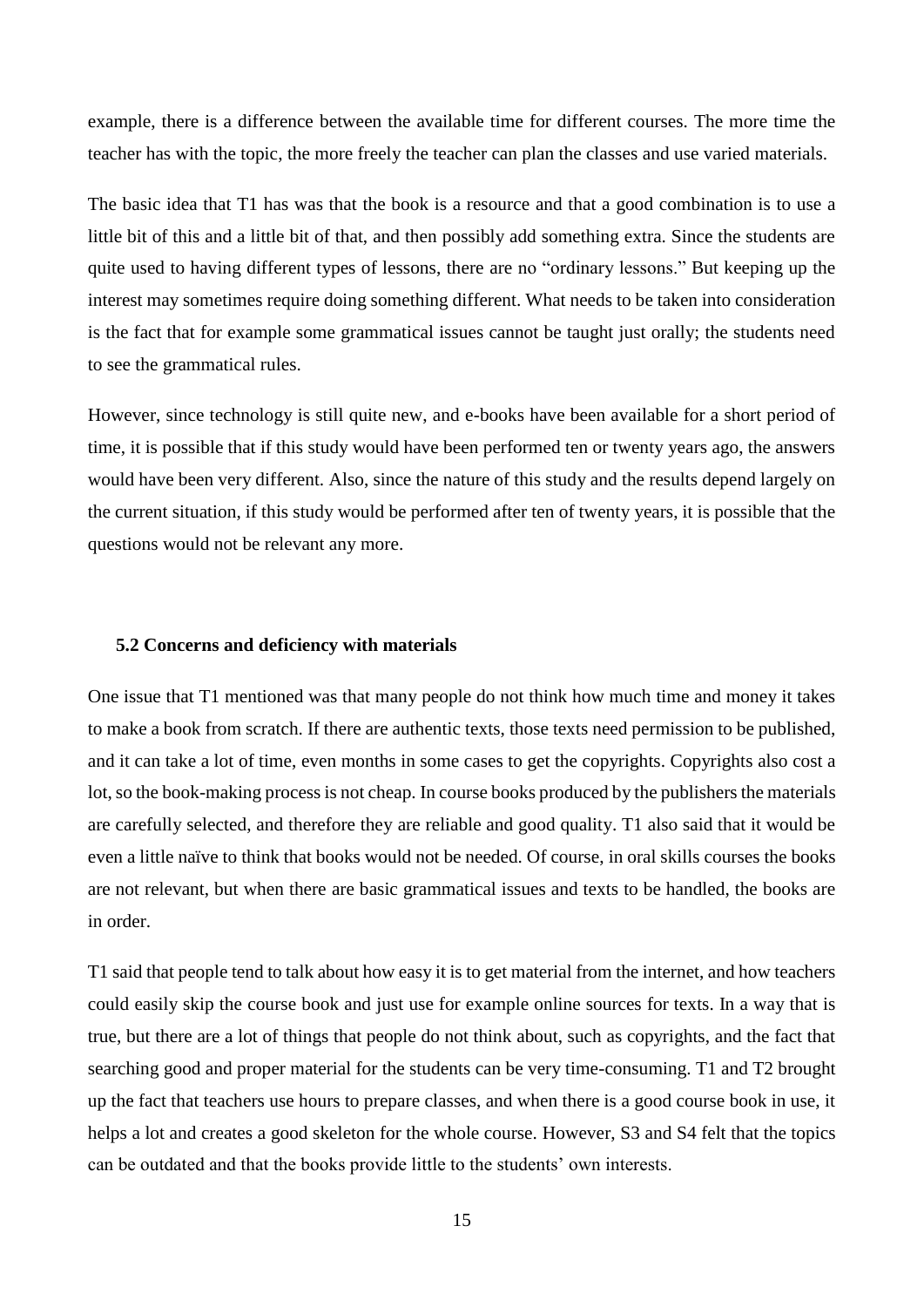The issues that came up with all the respondents were all related to the course books; how they do not necessarily meet the needs of the students, how the exercises are too similar, and how the topics are not interesting for the students. The possible usage of other materials in language teaching was considered only good since that can add something extra to the topic, deepen the understanding of some grammatical issues, or just make the learning more fun.

### <span id="page-16-0"></span>**5.3 The effects of technology on materials**

Technology is a part of teaching nowadays: there are smart boards, electronic workbooks, teacher materials, and videos, to name a few. T1 said that technology has been a curse and a blessing for teachers. T1 said that many people do not think of the possibility that there could be for example a thunderstorm that could cause a power cut and therefore, the computers and other electronic devices could be out of use. In such a situation if all the material and tasks are online in an electronic form, there is no way to have access to those. Respondents S3 and S4 felt that the use of physical books will decrease, but the actual books will not be replaced by e-books, or not totally at least.

T1 said that the switch from using pen and paper to iPads and smartphones has been quite quick, and that has not necessarily been the best thing when considering the students. For students, it is many times easier to understand the entireties of the course's contents with physical books. The students can follow the book more easily, and they are aware of what to expect and for example, what grammatical issues they are going to study.

It also seems, according to T1 that many materials and exercises are too computerized and too readymade, meaning that there is not much left to do for the students. It is also very simple to show the answers from the smart board, but it is necessary for the teacher to see the tasks and check the answers because there can be mistakes, hence the materials and the answers should not be trusted blindly.

T1 mentioned that when the students in her class were offered the chance to use an e-book, none of them chose to use it. Students preferred the physical book since they thought it made it easier to follow teaching and the contents. T1 and T2 both mentioned that even though e-books have many good qualities - they are easy to use, they can be altered and updated faster compared to printed books -, there are also issues that raise questions. For example, using smartphones, iPads and laptops during classes can lower the concentration, since students spend time with technology devices outside the classroom. Students' social life has moved into social media and many students stare at the screen of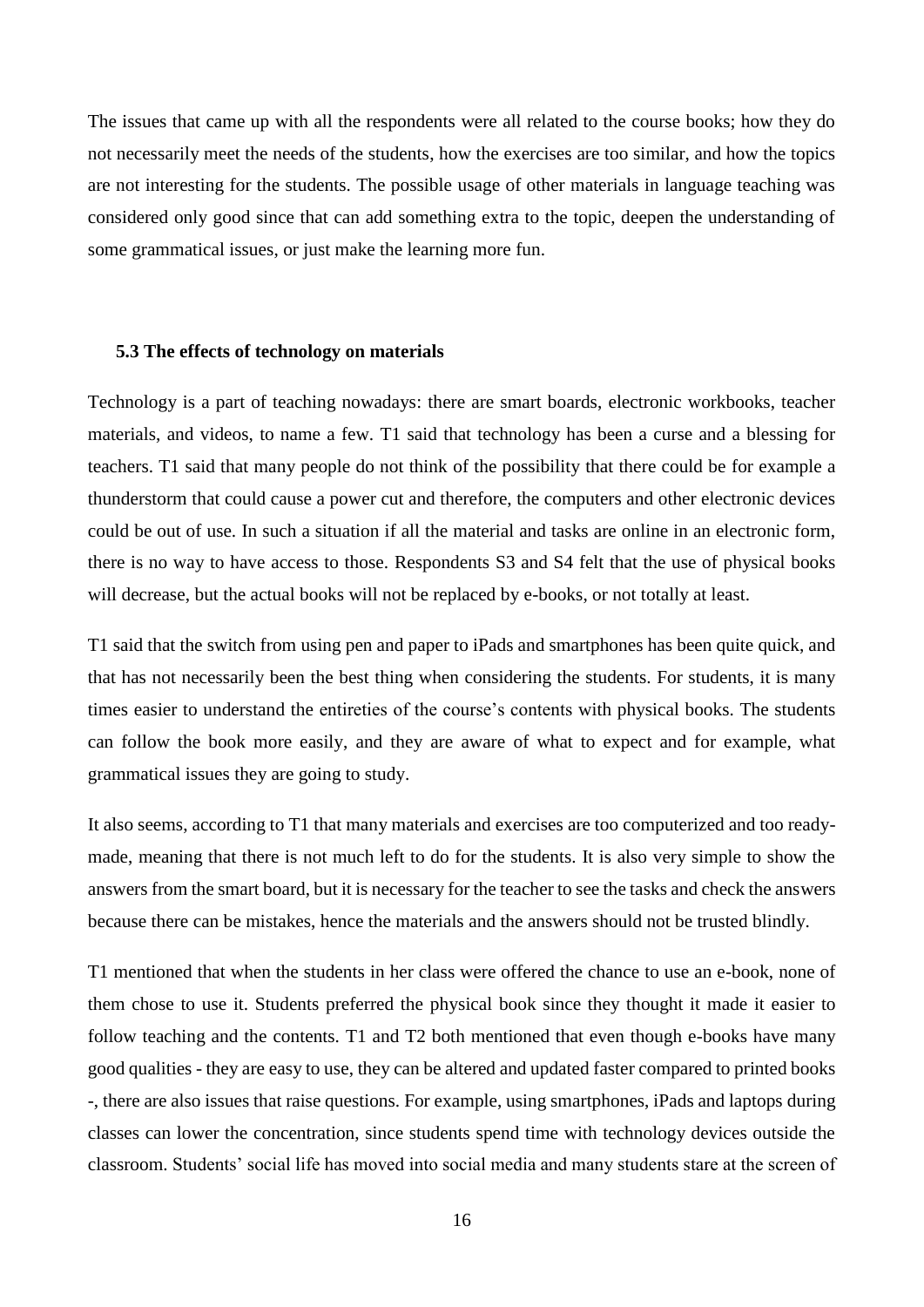a smart phone or laptop from an early morning to evening. If the students are in addition using tablets, and smartphones during classes and breaks, the total amount spent staring at electronic screen increases significantly.

#### <span id="page-17-0"></span>**5.4 Genuine need for printed course books**

Change is not always bad, but if all the aspects and influences of the change have not been thought through, there can be problems ahead. There are also issues that worry teachers. Respondent T1 for example said that it seems that decision makers have ignored the fact that students do not want to stare at screen all day long, and it is not even healthy. Hence, if the physical book is replaced with an e-book, it could cause more health problems, such as fatigue, migraine, and eye-related issues.

Neither T1 or T2 would give up on physical books, but they both think that that is the way we are headed. T1 also added that if there are only e-books available it would mean that the students should bring a laptop or a tablet in order to follow teaching during classes. But the question with this is what would happen to different learning styles, students' concentration, and how could the students understand the outline of bigger entities. T2 mentioned that scrolling down the pages with e-books could cause problems, such as issues with heath, like headaches, the perception of progress is not the same as with printed book, and that might lower the motivation. T2 also said that following up the overall teaching can be difficult, since tablets and laptops can cause a distraction.

T2 felt that the development of digital instruments, such as tablets and the digital materials in improving, however, T1 said that for example, the transition from written matriculation exams to electronic ones is causing a lot of problems. For example, the computerized systems are causing problems with the logging in and setting up the systems. T1 felt that the aim with the transition to change the matriculation exams into electronic ones was to squeeze the exams into the form that will work on the computer, the aim was not to make the exams better. Unfortunately, the victims in this scenario were the students.

According to T1 and T2 good texts are the basic starting point for all learning. Like T1 said, language learning is based on reading, so if the texts do not raise any interest, it is difficult to motivate the students. If the topics are interesting, it is easier to come up with extra material, too. In addition, T1 said also that the worse the book is, the better the teacher gets, since then the teacher must come up with different ideas to be more creative.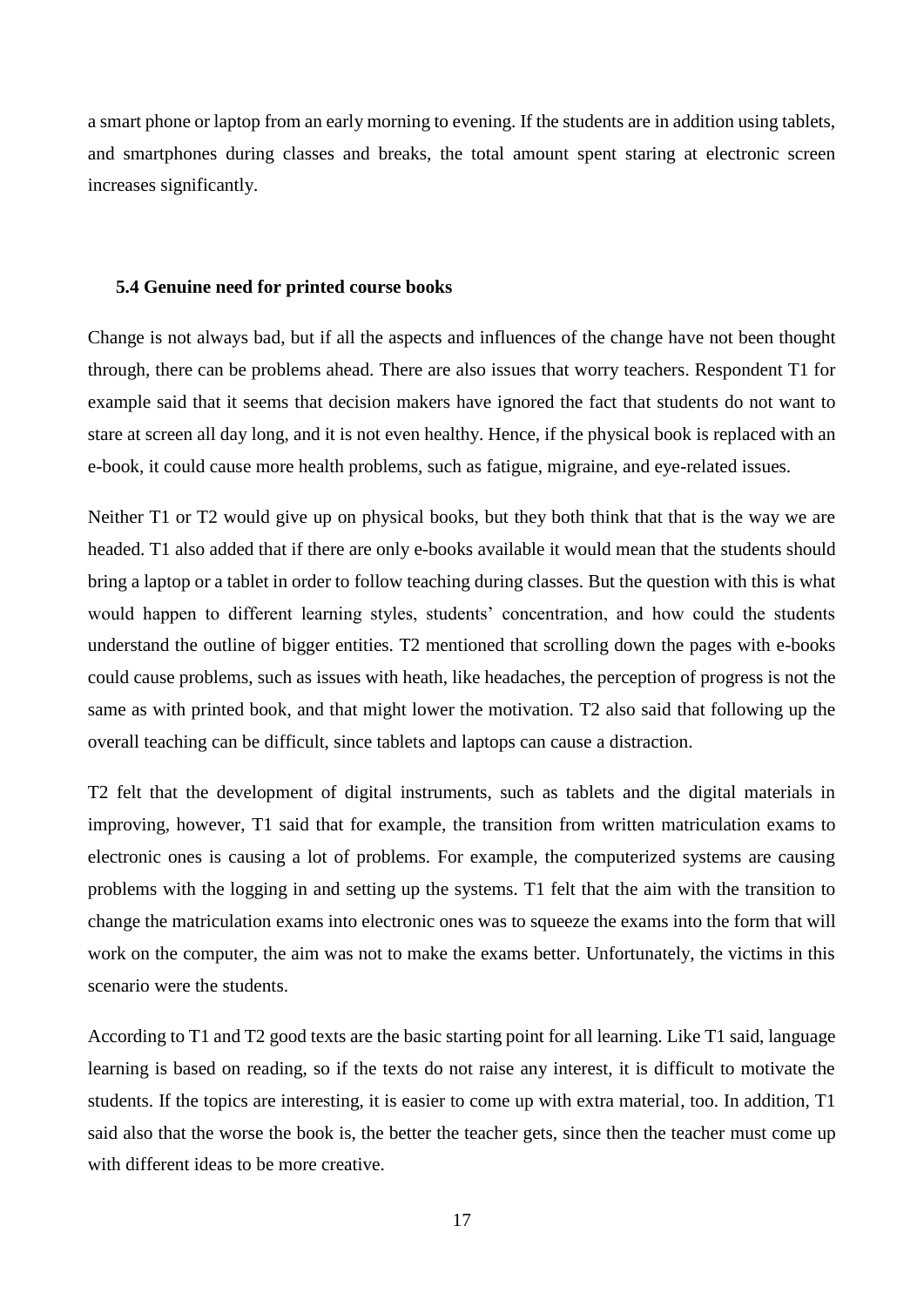## <span id="page-18-0"></span>**5.5 Ideal language teaching materials**

Creating perfect material is impossible since perfect means different things to different people. As stated by T1, every teacher is different, and every student is different, there are distinctive styles to teach and unique styles to learn. In T1 and T2's opinion what makes material excellent is its versatility. S3 and S4 also mentioned that ideal material would be versatile, and it should meet the different needs of the students. Also, the materials should provide topics that are current and interesting for the students, as well as for teachers.

If the books include different texts and different text types, and there is a wide variety of exercises, the book will serve the different needs better. With the exercises, there should be several types, T1 said that repetition of similar exercises can get boring for the students, so the books should include a large variety of different type of exercises so that there is a chance to choose. The exercises should also be challenging enough, but not too difficult because that can, in turn affect the motivation. The exercises planned for the course books should consider differences in skill levels in order to offer students good exercises that are compatible with their skill level.

Respondents S3 and S4 thought that the good and ideal course book should include enough information about certain topics, such as grammar. The book provides variation among texts and exercises as well as structure. The respondents also felt that the material should be easy to modify to meet the dissimilar needs, so in course books, there should be variation within exercises.

By having good narrators in the texts and stories, even the less interesting texts can be more interesting. Variety of accents, different readers and their backgrounds and cultures were considered by T1 as an important part of texts. Since English is a world language it is important for the students to hear different accents and familiarize themselves with the variety of different Englishes spoken around the world.

### <span id="page-18-1"></span>**5.6 Usage of digital material among teachers and teacher students**

T1 and T2 said that they use digital material in their teaching, sometimes more, sometimes less. It depends on the course contents and the planned tasks if the digital material is needed, or not. It is common that the teacher's material is offered online in addition to the printed course book. The digital material offers, for example, tasks, exercises, and games the book does not offer. In addition, the chapters that are meant to be listened to, are easily available, and they can be played from the online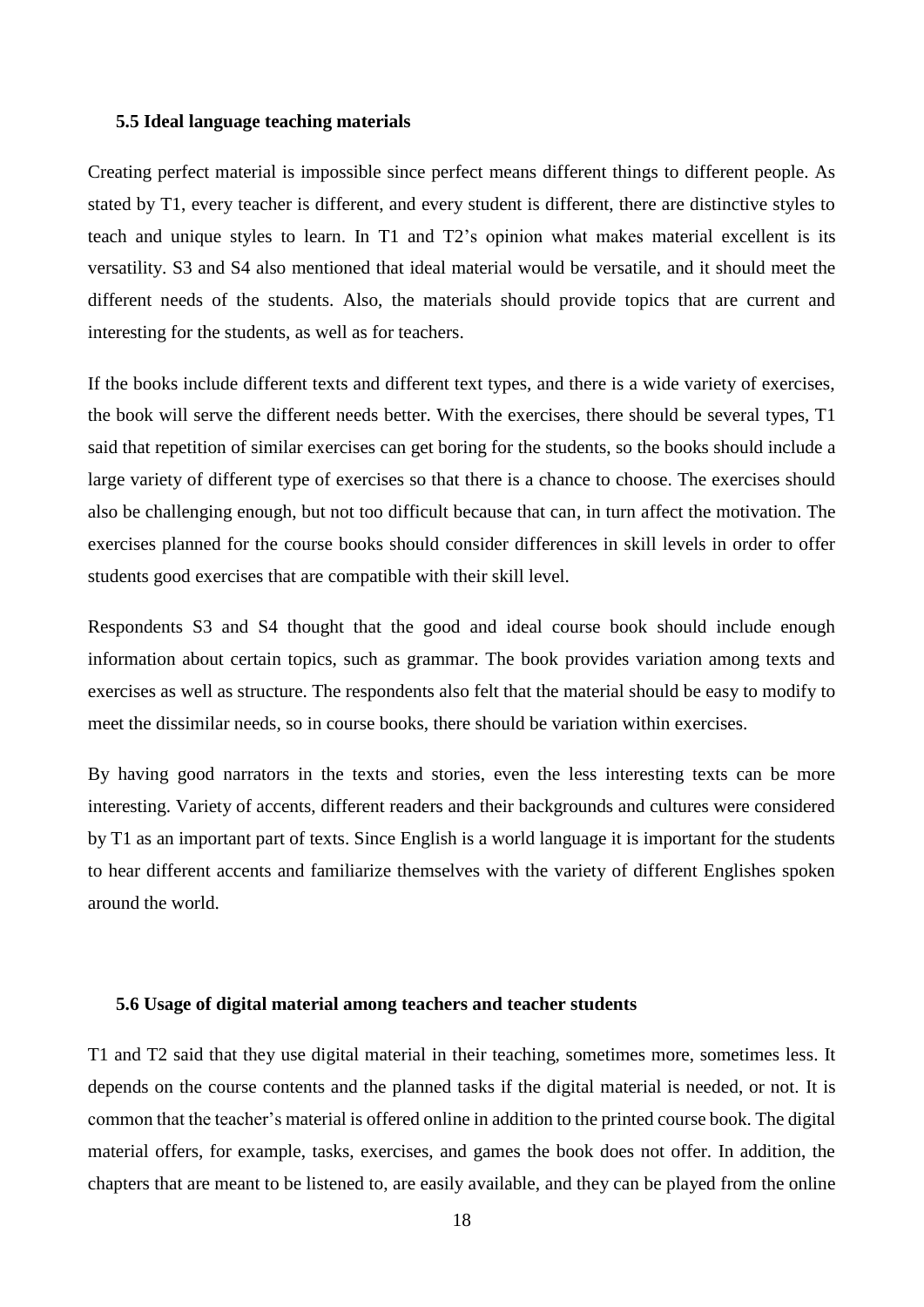source. S3 and S4 felt that the electronic materials were quite good quality, but they told that there have been some incidents with the online material and their correctness, for example, where the answers given to the exercises have not been correct. Therefore, it is important for the teacher to be aware of the tasks and check the tasks beforehand. S3 and S4 also said, that they used the teacher's material from online during their practice, since it was considered easy to use and it was very convenient to revise the homework from the electronic material. S3 and S4 also felt that it helped them to plan the classes and add some exercises to the class activities, since the material was easily retrieved from the online source.

All respondents said that they have used electronic materials and will use them in the future. The difference between the teachers and the teacher students was that the teachers felt more strongly that the current situation is moving with a fast pace towards mere electronic use, whereas the teacher students felt that the printed course book will remain as the main source for teaching and learning.

Both, the teachers and the teacher students felt that the printed course book gave a certain feel of security, and the book cannot run out of battery. Using the printed course book was considered more pleasant and even though the electronic material was used during teaching, all respondents felt that the electronic material was not the main point – it was just an assistant.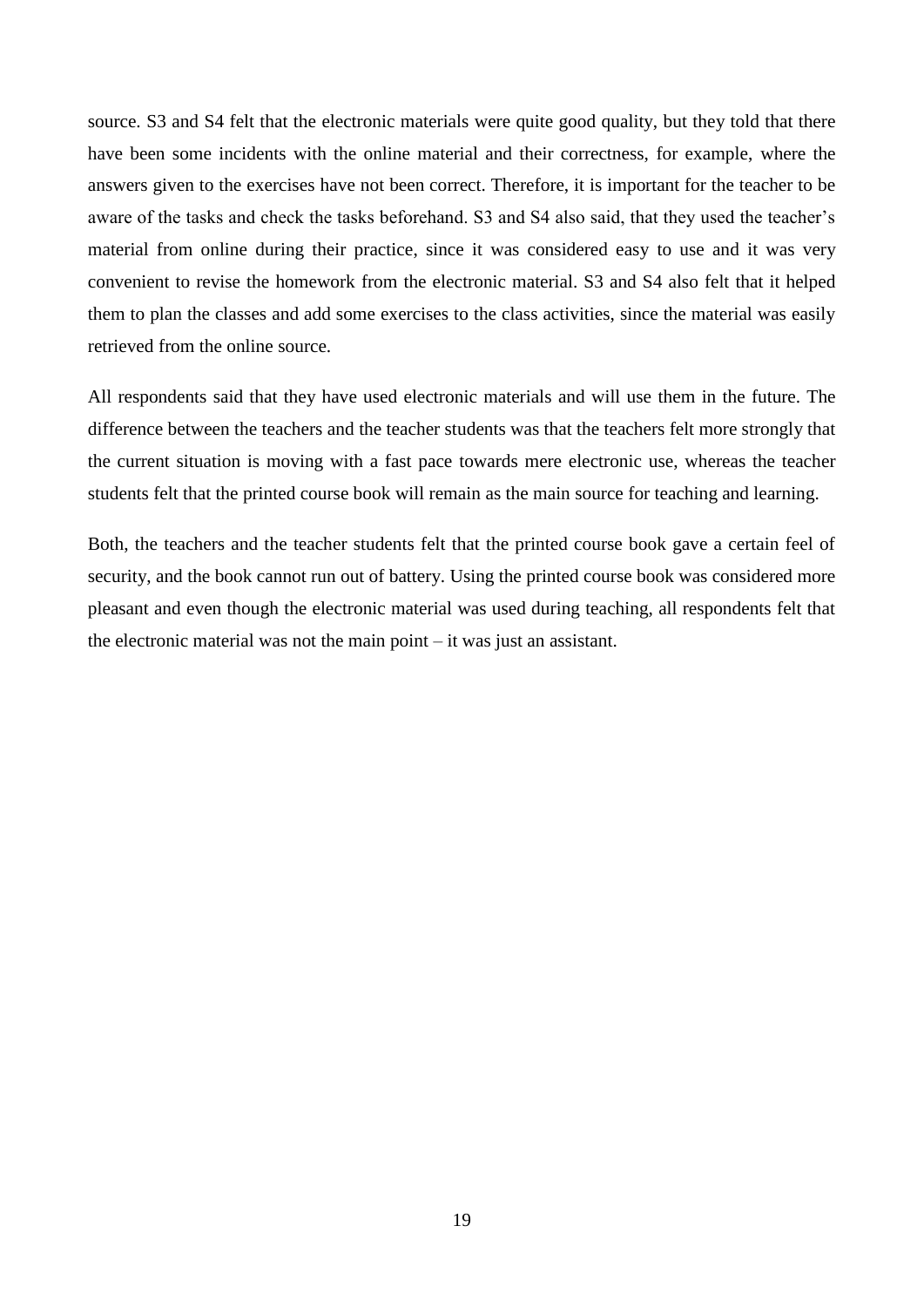## <span id="page-20-0"></span>**6 CONCLUSION**

Even though the satisfaction towards the course books of the upper secondary teachers has been studied, the actual reasons they use them have not been studied. The studies by Hietala (2015) and Vanha (2017) showed that teachers are overall satisfied with printed course books. Still, some important issues were pointed out in Hietala's and Vanha's studies, and those issues should be paid more attention to. For example, teachers could be taken more into account when planning the study material, since books are their tools and resources in teaching.

Teacher have the freedom to choose how they teach, but still majority of teachers seem to favor printed course books. In addition to printed course books it is common to assume that teachers have all type of material from the internet, and they could easily skip the course book. However, that is not the reality and as this study shows teachers do not want to give up on using printed course books.

Creating and planning the lessons and finding material takes time, but course books create stability and a type of a skeleton for the whole course, so it is easier for the students as well as for the teachers to follow the contents of the book, and the learning is more structured. If anything, the fact that course books are such an important part of teaching material, more focus and investment should be put into them. By having quality course books that are well made and include a variety of different exercises and texts, the students are offered a supportive and interesting learning tool.

The aim of the present study was to find out how teachers and teacher students feel about the contents and usage of course books and how they feel about the future of the course book. Both the teachers and the teacher students felt that the book should not be replaced by e-books since there are many potential problems resulting from the change. The book is seen as an important part of the teacher's tools, and it is a great resource for teachers, therefore the books should be kept in production.

Even though the books are considered important, there are some disadvantages. For example, the contents are not always suitable or interesting enough for the students, or that they do not offer enough challenging tasks. However, course books have quite a permanent place as a part of teaching materials, so what should be paid more attention to is the quality and the content of the course books. Also, as it was mentioned by the teacher respondents in the interviews, many students prefer the printed book over an e-book, and for example, those students who suffer from learning disabilities prefer printed course books over e-books. So, it can be difficult to predict what will happen and what kind of health problems will appear if e-books and online materials replace the printed books entirely.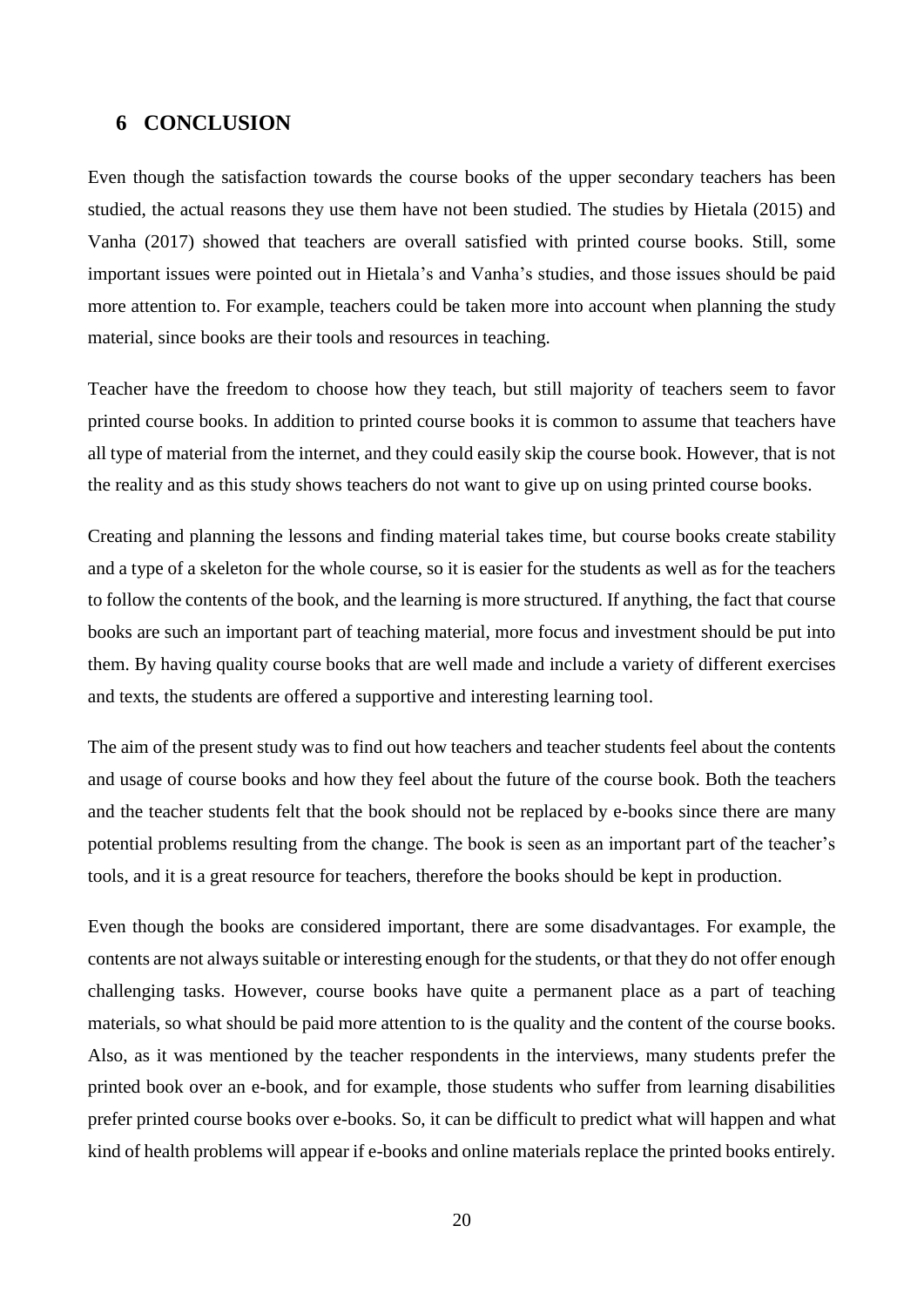This was a small-scale study, and no generalizations can be made from the results, but as for future research, the same issues could be researched more broadly. For example, more teachers from different schools and cities could be interviewed and then the answers could be compared to see if there are any similarities or differences. For a larger scale study, it could be studied if there are differences between countries, so teachers from different countries could be interviewed to see if there are similarities or differences between countries. However, the present study gives an important insight for future teachers that they should not neglect the printed course book material, but to embrace it, and demand printed course books that are better. Also, the quality of the course books could be studied further since the content and their suitability for the students came up in this study.

As Hietala (2015) and Vanha (2017) showed in their studies, teachers in Finland seem to be satisfied with the course books. The current study showed the same thing, since teachers and teachers students felt that the overall quality of the course books in Finland is good and the books were considered as an important part of teaching materials. However, both in Hietala's and Vanha's studies as well as in the current study, some issues concerning printed course books and their content came up. For example, the writers of course books should keep in mind who the target audience is and is the content suitable and interesting. Also, the variety and variability in exercises were considered as important factors, since the variety gives a freedom for teacher to choose the exercises. Having enough exercises also means that the teacher does not have to look up exercises and there is more time to focus on other things.

When thinking about the future of course books in Finland it is difficult to say or predict if there will be printed books in use in ten or twenty years from now. Even though course books are considered as important and useful tools for teachers, according to the present study teachers believe that we are heading towards e-books and other electronic materials. Although course books are used in English teaching and they are good support for teachers as well as students, it is hard to tell what the future holds and how technology will affect on the ways we learn and teach. Therefore, the future of printed course books remains to be seen.